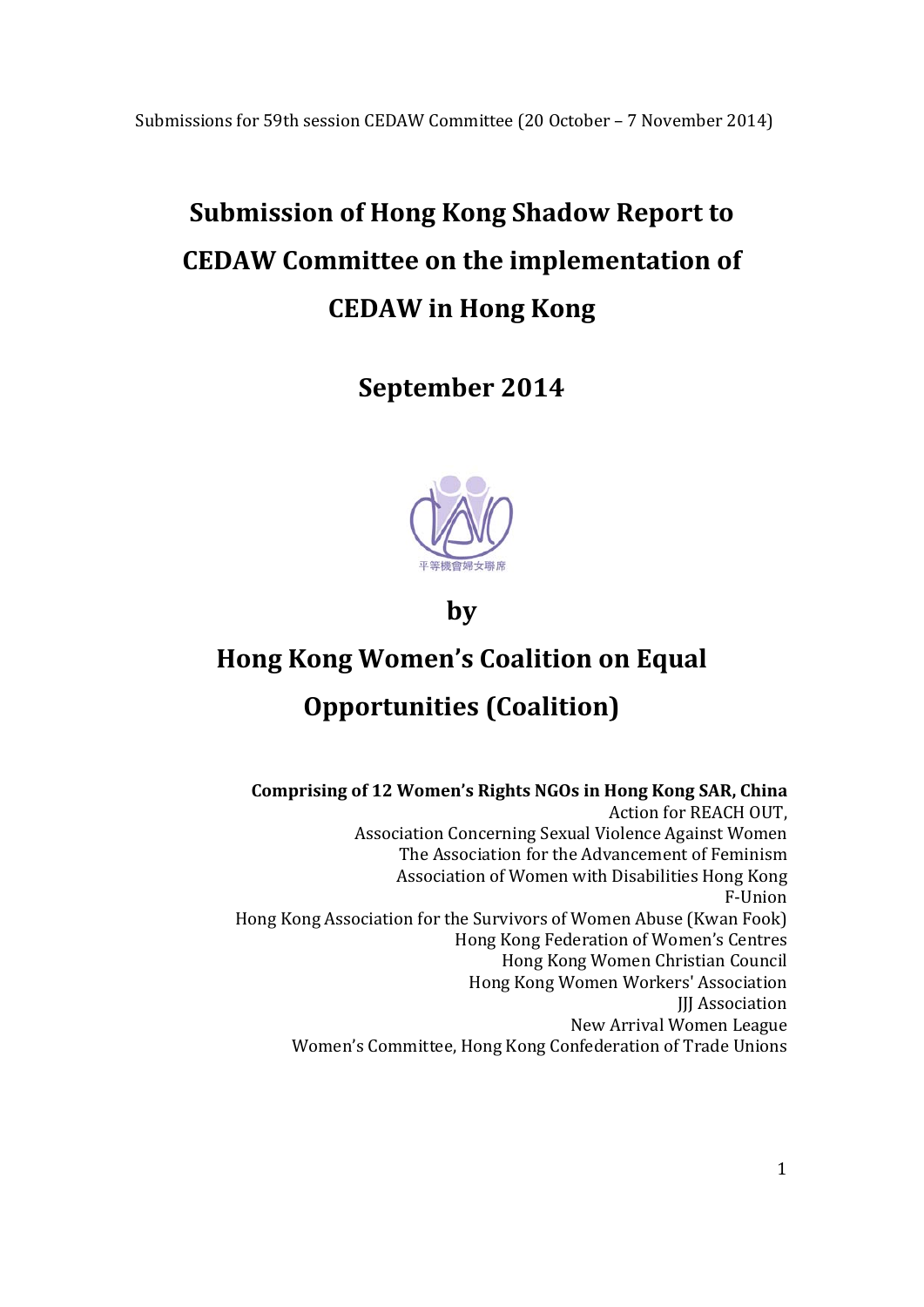# **Table of Contents**

# **I Recommendations**

- A. Legislative Reform
- B. Administrative reform
- C. Fiscal/Budgetary Policies
- D. Training and Capacity building
- E. Monitoring and Assessments

# **II Progress under Specific Articles of the Convention**

- I. Article 2: Anti-discrimination laws and policies
- II. Article 4 Temporary Special Measures
- III. Article 5 Stereotyping and Prejudices
- IV. Article 6 Trafficking and Prostitution
- V. Article 7 Political and Public Life
- VI. Article 10 Education
- VII. Article 11 Employment
- VIII. Article 12: Health
	- IX. Article 13: Women in Economic, Social and Cultural Life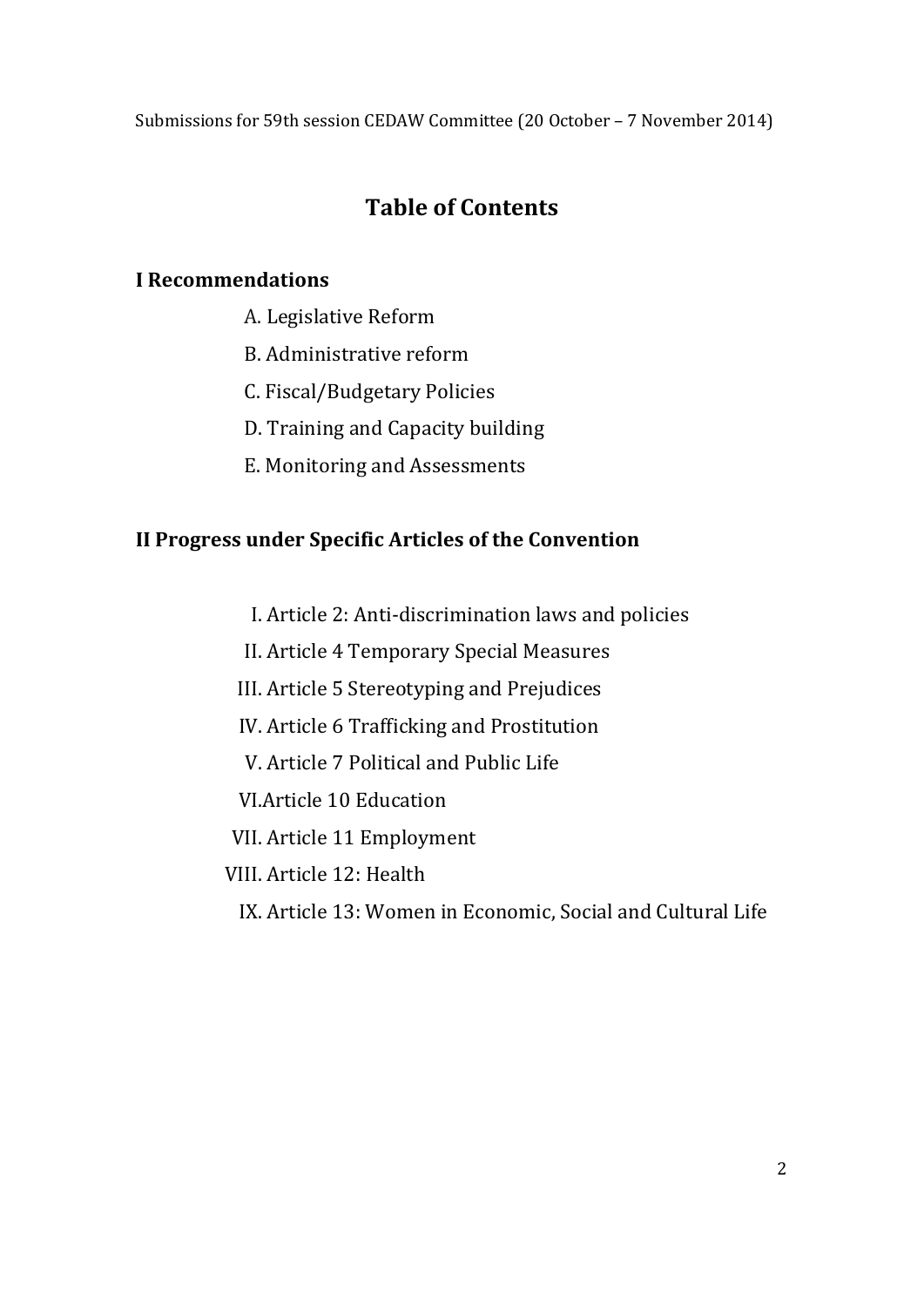# **I Recommendations**

# **A. Legislative Reform**

*Legal definition: Employment:* The Government should review and revise the "4.18" definition of employment relation in Employment Ordinance in order to provide employment protection for women in casual employment.

*Inclusion of sign language as official <i>language:* Sign language should be made an official language by the legislature to accommodate the needs of persons with disabilities. 

*Enactment of legislation prohibiting discrimination on the basis of sexual orientation and gender identity:* Legislation prohibiting discrimination on the basis of sexual orientation and gender identity should be enacted to eliminate the prejudice and social stigmatization against lesbian and bisexual women, as well as transgender and intersex persons.

*Establishment of a domestic violence court:* A domestic violence court should be set up to handle all criminal and civil cases involving allegations of domestic violence or violations of injunction orders.

*Abolishment of the Productivity Assessment and related special arrangement under the Statutory Minimum Wage ("SWM") regime:* The Government should abolish the special arrangement of allowing a below SMW for persons with disabilities who underwent a Productivity Assessment to narrow the wage discrepancies between ordinary and disabled workers.

*Abolishment of the Functional Constituencies:* Functional Constituencies should be abandoned and universal suffrage should be introduced to give rise to direct elections for the Chief Executive and the Legislative Council.

*Review of the definition of 'vice establishment':* **The legal definition of "vice"** establishment" should be reviewed to equally protect sex workers' lives and personal safety. Relevant legislative reform should be introduced to allow at least two sex workers to co-work in a single premise for mutual support.

*Review of the political participation of women population:* **The Government** should take all measures necessary to ensure equal representation of women in Legislative Council, District Councils, Election Committee, Executive Committee, advisory and statutory bodies and public offices. In this regard, concrete action plans, timeframe and benchmarks will be essential to guarantee progress has been made.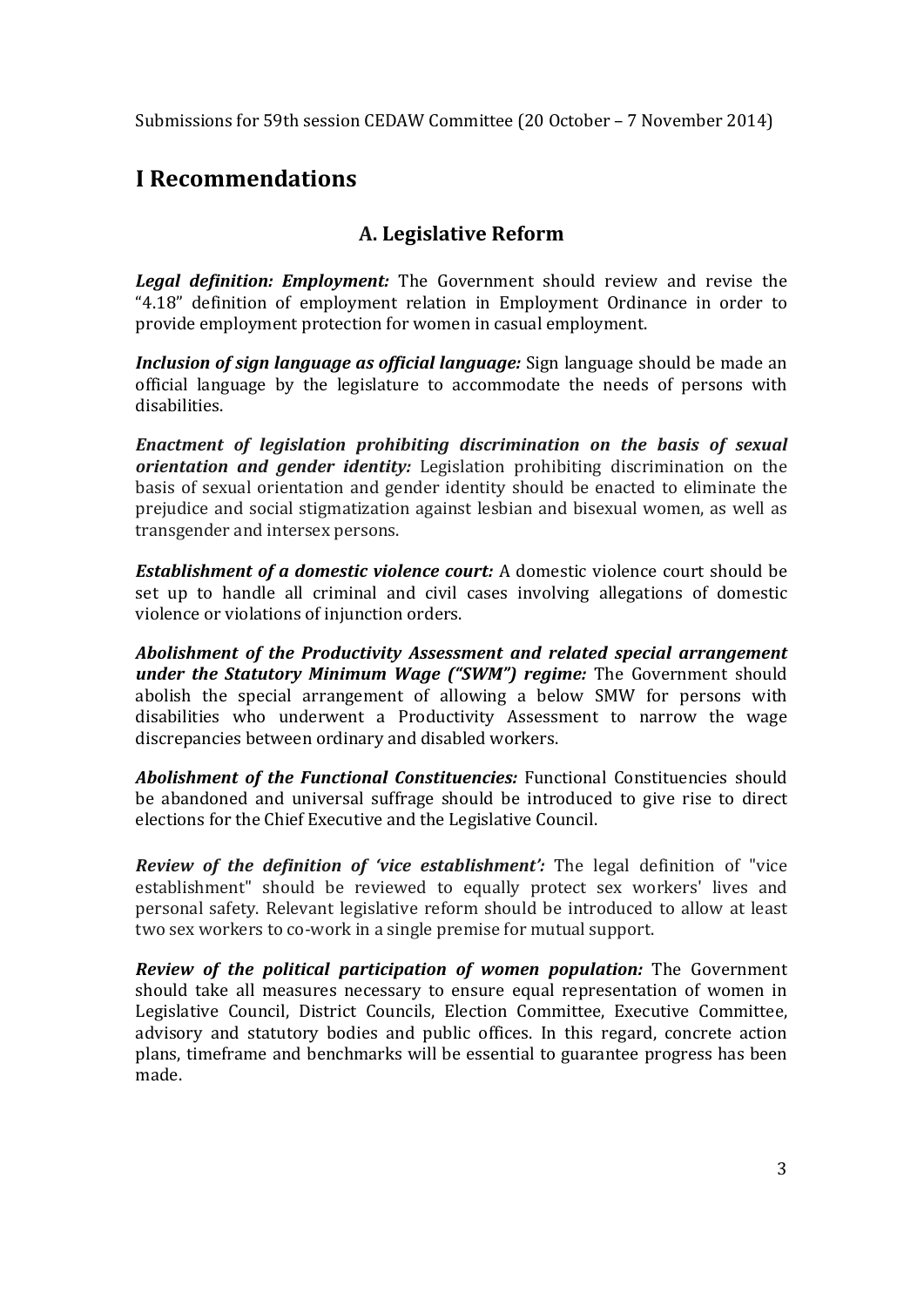*Review of the Race Discrimination Ordinance ("RDO"):* Rectify defects in the RDO to ensure equally effective protection under the law for ethnic minority women.

*Review of the "Two‐week rule" of foreign domestic helpers:* The government should amend the "Two-week rule" to align with the other migrant expatriate workers who are afforded four weeks to find new employment or to prepare for their departure. This would create equality in employment and not seriously impair the rights of the FDWs.

*Implementation of legislation to protect migrant domestic workers:* Legislation should be put into place to protect FDWs against forced labor and human trafficking for the purposes of labour exploitation and to make employers accountable for their inhumane treatment.

# **B. Administrative reform**

*Definition: Mental illness:* The government should review and replace the medical definition of 'Mental illness' with 'Psycho-socio disabilities'.

*Review the education policy regarding ethnic minorities:* The government should provide a concrete timeline to rectify the acknowledged discriminatory principles applied in the context of education provision for ethnic minority children as compared to local Chinese children, particularly insofar as this impacts ethnic minority girls detrimentally in their prospects for higher education and employment opportunities. This includes a need to abolish gender segregation internal to some schools populated by ethnic minorities as a result of the de facto racially segregated schooling system.

*Establishment of a centralized center for violence against women ("VAW"):* The Government should set up a high-level centralized body, that is gender sensitive, to coordinate and supervise all issues relating to violence against women (VAW) and the service provisions for the victims. This centralized body should, from a gender perspective, make binding decisions that every government department/party should follow. The centralized body should provide financial support to services for victims of VAW. 

# **C. Fiscal/Budgetary Policies**

*Employment quota for women with disabilities:* The Government should establish an employment preference system for people with disabilities to ensure equal opportunity of participation in productive and gainful employment for disabled women. 

**Implementation of universal retirement protection:** The Government should establish a universal retirement protection system for all citizens, particularly for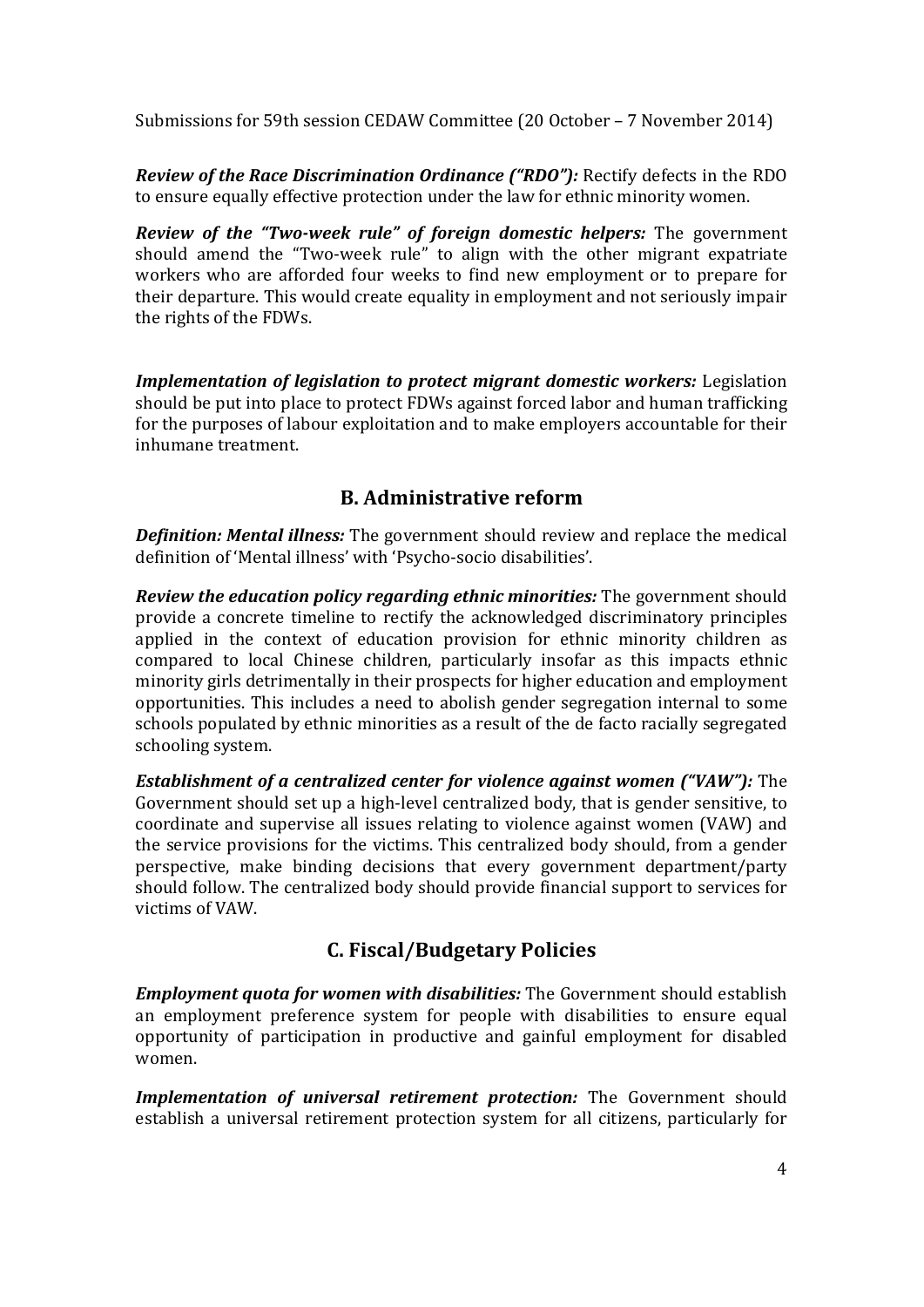the low-income women, homemakers and women who are not employed due to various reasons.

*Review of the Comprehensive Social Security Assistance System ("CSSA"):* The Government should review and revise the Comprehensive Social Security Assistance (CSSA) system with a gender-sensitive perspective. The Government is also urged to emphasize on alleviating poverty among women with special needs, such as disability and caring responsibility.

**Implementation of policies to combat feminization of poverty:** The Government should put feminization of poverty on agenda, and tackle the structural factors that push female to such vulnerable situations. The gender-mainstreaming checklist should be amended to ensure a gender sensitive approach is adopted to alleviate poverty and that the checklist is not a mere formality.

# **D. Training and Capacity building**

*Human rights education in school:* The Government should incorporate a structured human rights education into the formal curriculum of schools, as well as in community education to eradicate stereotypes and prejudices.

*Training of professionals:* Training programs must be implemented to deal with particular groups of women. Training must enable professional staff, authorities and others to ensure gender and diversity training can specifically address the needs and vulnerabilities of women. Training must include a cultural sensitivity component for bodies working with ethnic minorities. Government funding must be provided for training and impact assessment. Authorities and the professional staff of bodies that deal with the following groups of women should undergo training:

- Sex workers;
- Victims of domestic violence:
- Ethnic minorities women:
- New arrival women; and
- Women with disability.

# **E. Monitoring and Assessments**

**Appointment** of *diversity officers:* Diversity officers should be appointed in all Government agencies and departments to monitor and oversee the implementation of diversity in policy execution and service delivery.

*Review the functions and roles of the Equal Opportunities Commission ("EOC"):* The EOC should take a leading and proactive role in raising awareness and public understanding of the harms of discrimination and to facilitate harmony and respect in the society. The EOC must also take all steps to exercise the full range of its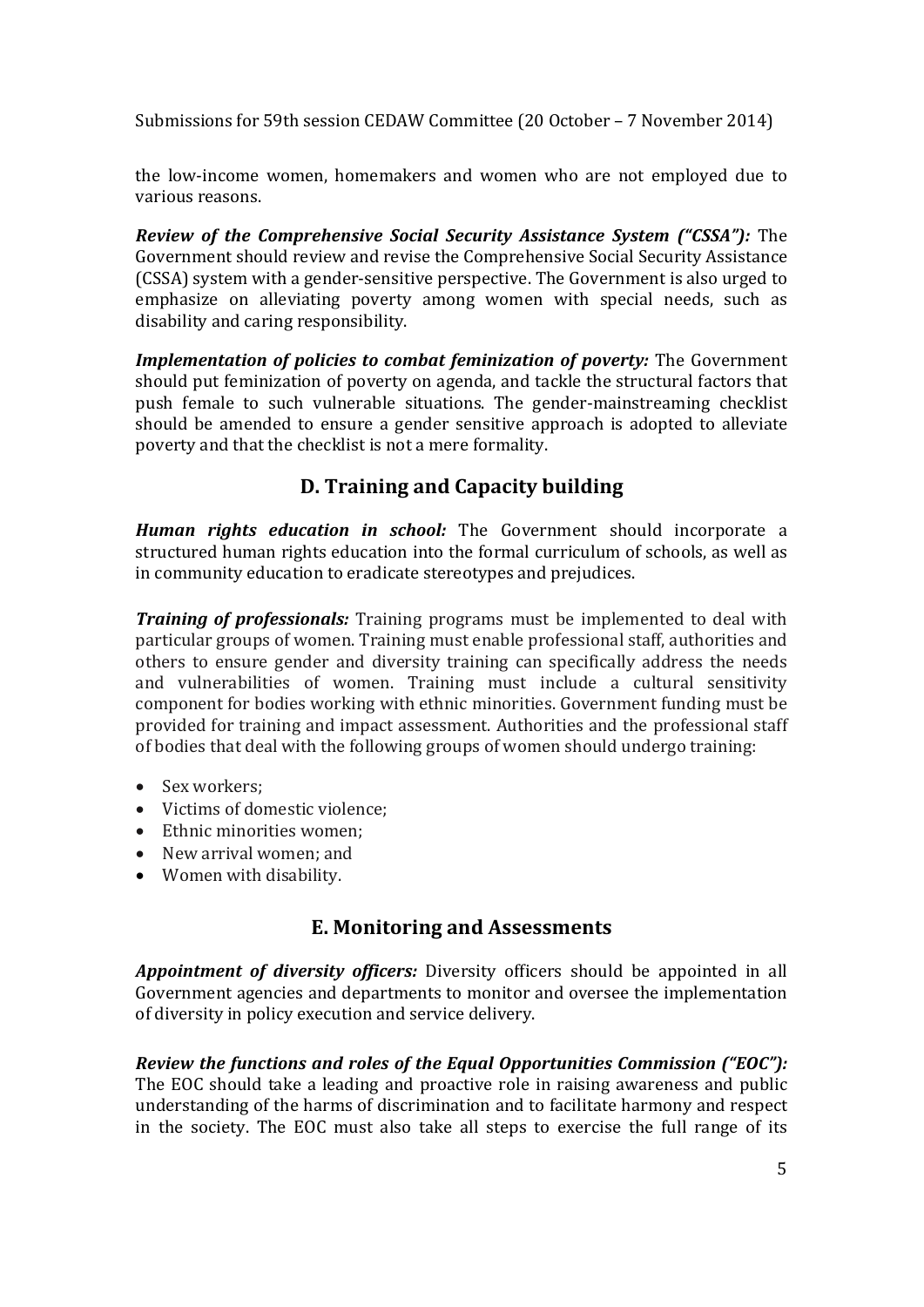powers and functions to properly investigate problematic practices and policies that affect the best interests of women, especially domestic violence, education and right to life and marriage, especially for ethnic minorities women and disabled women. The government should desist from appointing EOC chairperson or members as its cabinet members or other role, compromising their actual or perceived independence. It should also assist the EOC's reviews and in implementing proposals with a view to strengthening EOC in line with the Paris Principles.

*Women's Commission:* The government should upgrade the status and revise the terms of reference, the composition and the selection of the membership, and to enhance the transparency and the accountability of the Women's Commission.

**Establishment of the Equal Opportunities Tribunal ("EOT"):** The establishment of the EOT will provide a user-friendly, formal and flexible adjudication system, which will facilitate the prompt resolution of discrimination cases without the need to engage legal representation.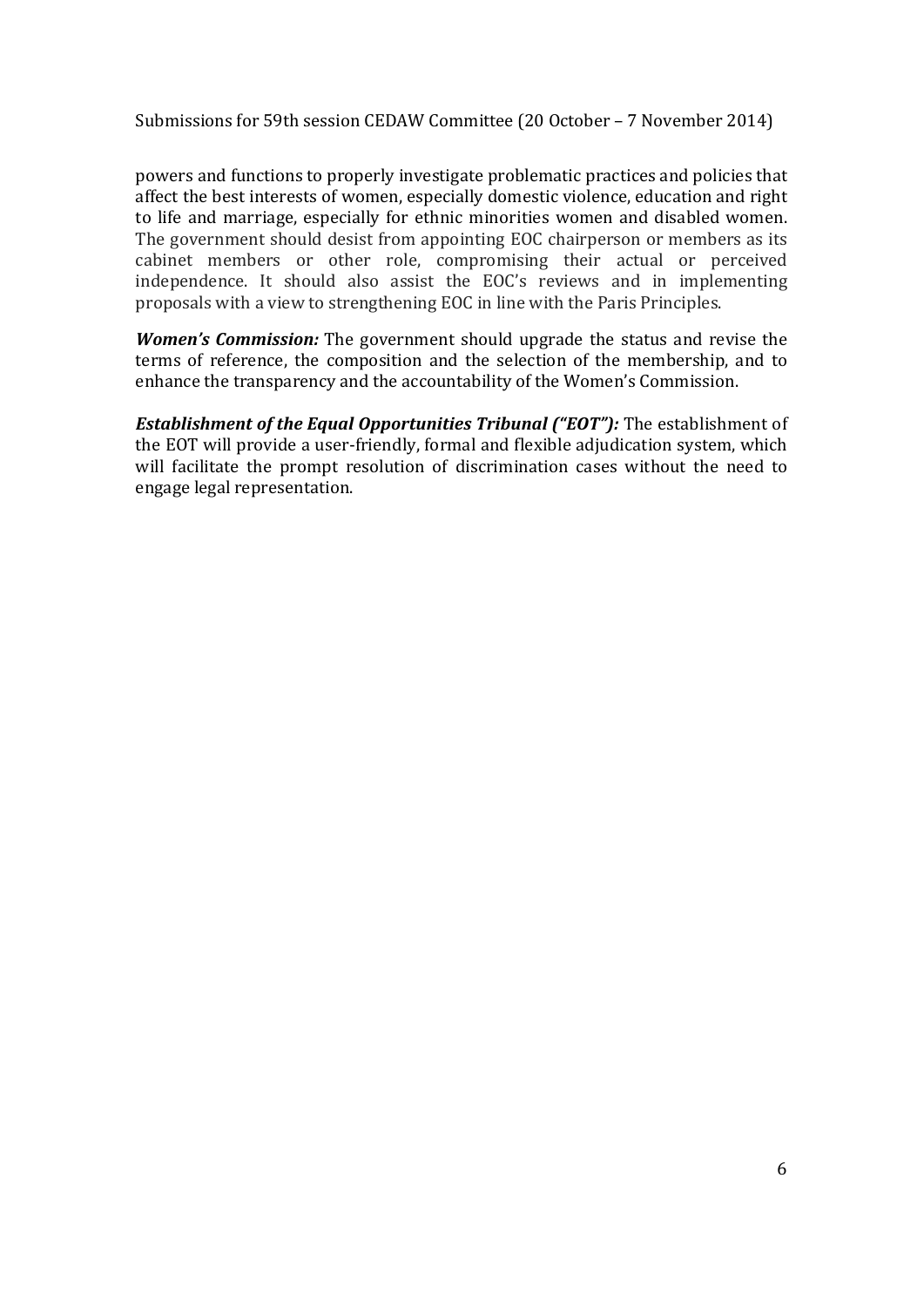# **Article 2: Anti‐discrimination laws and policies**

#### **Equal Opportunities Commission ("EOC")**

*Lack of commitment to adhere to the Paris Principles:* Hong Kong lacks a national human rights commission to protect human rights of its citizens. The EOC is a statutory body with a vital role to implement the four anti-discrimination laws in Hong Kong on the basis of sex, disability, family status and race. Nevertheless, Mr. Lam Woo Kwong, while he was still serving as the Chairperson of EOC, has been simultaneously appointed as the president of the Executive Council, which is an organ responsible for advising the Chief Executive in policy-making and administration of the government. The conflicting dual-appointment of Mr. Lam clearly violated the Paris Principles and is deemed to be negatively impacting the independence of the EOC.

*Lack of a transparent process of appointment for the commissioners:* **The EOC** lacks a transparent process of appointments of the Chairperson and the commissioners. In para, 2.34 of the Government report, the Government defended the appointment of EOC Chairperson as transparent. However, besides the first and second chairpersons, none of the other chairpersons appointed have any track record in anti-discrimination work or human rights background. One of the commissioners, Paul Tse Wai Tsun, has openly made a provocative speech against migrant domestic workers. The failure to disclose the criteria of appointment, if any, harms the accountability and effectiveness of the EOC.

**Lack of financial independence of EOC:** The financial independence of the EOC is of equal concern. At present, the EOC receives its funds through the Home Affairs Bureau, which has already raised doubts about the former's autonomy.

**Lack of advocacy role of EOC:** The EOC emphasizes its role as mediator. However, there is an increasing concern that the EOC should assume a more proactive role in policy advocacy as well as formal investigation into suspected cases of discrimination. The EOC has failed to take into account the situation of imbalanced bargaining power among parties when enforcing anti-discriminatory laws and investigating alleged discriminatory instances. Provided the EOC has consciously positioned itself as a neutral mediator between the perpetrators and the victims of discrimination, it fails to take the impact of traditional gender roles which often put women in a vulnerable position with weak bargaining power in disputes into account, especially in the domestic context. Most importantly, the EOC has only taken the initiative to conduct three formal investigations ever since its establishment. This passive role in investigating complaints and positioning itself as a complaint-driven Commission has significantly undermined the effectiveness of the EOC.

*Failure to address various issues concerning the education of ethnic minority girls:* It has been reported repeatedly that the EOC has failed to undertake any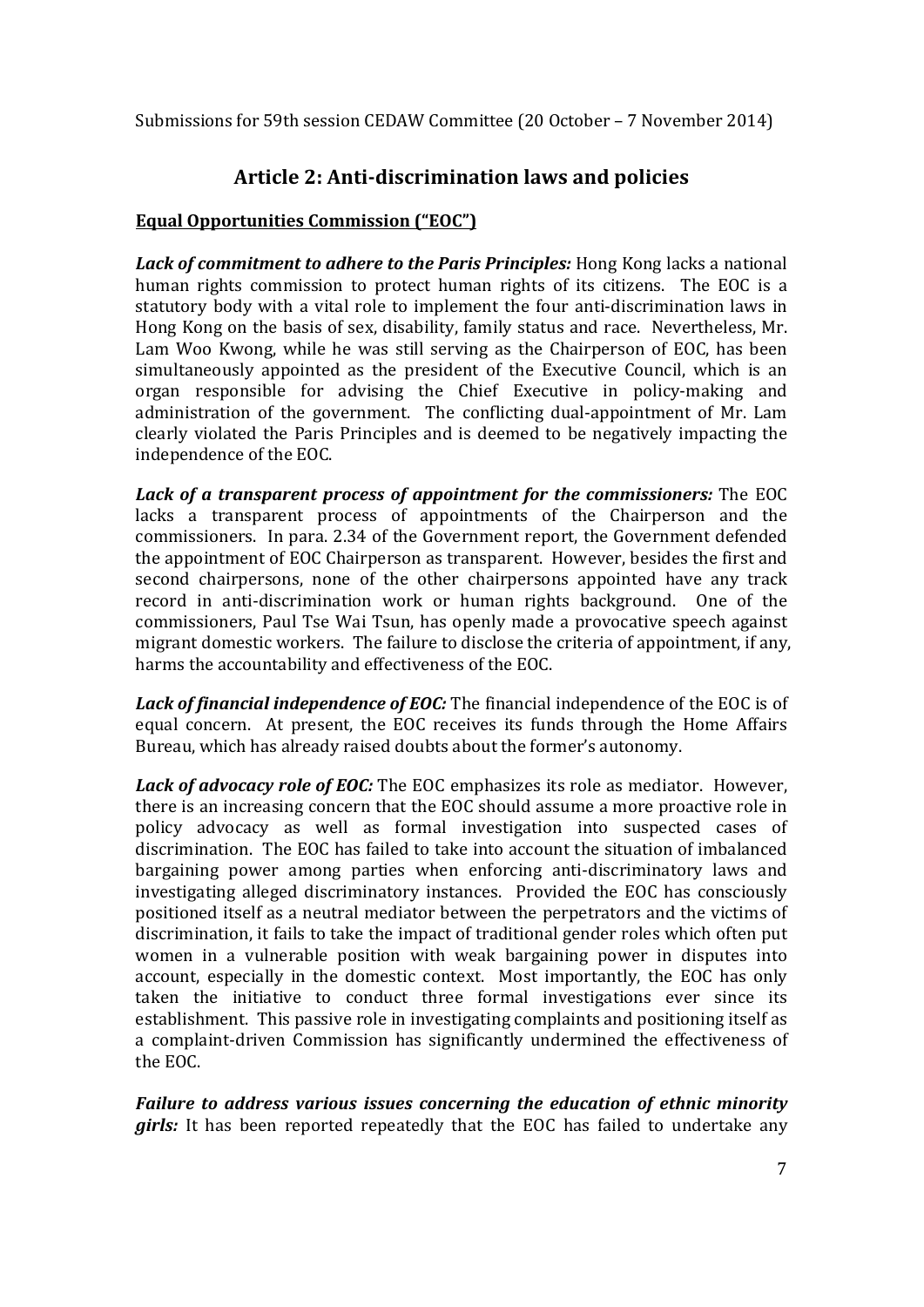formal investigation regarding issues concerning the education of ethnic minority girls. These issues include the adoption of discriminatory policies by a particular school whereby ethnic minority girls receive fewer hours of education and are segregated from their male counterparts at this school; and traditional prospect of early marriage and engagements which gave rise to the truncation of education of ethnic minority girls before completion of compulsory schooling in some instances. The failure to give proper weight to various complaints related to the education of ethnic minority girls has undermined the best interests of young ethnic minority girls in the respect of having a right to equal education and protection against forced and / or early marriage.

## **Sex Discrimination Ordinance ("SDO")**

*Limited scope of SDO:* The Sex Discrimination Ordinance has a limited scope in regards to the circumstances in which the Ordinance can be applied. Yet, sexual harassment between students of different institutions, sexual harassment between sub-letters and sexual harassment between residents in elderly home and hospitals are not covered by SDO. The problematic coverage of the SDO renders its protection insufficient for all women in all circumstances.

## **Lack of anti‐discrimination laws and policies**

*Age discrimination and immigration status discrimination:* There are currently no appropriate legislation and policies against age discrimination, immigration status, sexual orientation and gender identity discrimination. For instance, the flight attendants' population in Hong Kong, predominantly women, is required to retire at the age of 45 years. Some transnational airline companies only impose such retirement age limit for those employed in Hong Kong. This lack of antidiscrimination law and policies has left the issues of age discrimination, discrimination against new arrivals, mostly women from Mainland China, and sexual orientation and gender identity discrimination unaddressed.

## **Race Discrimination Ordinance ("RDO")**

*Limited application to the government:* Given the Hong Kong Special Administrative Region Government (HKSAR)'s position that the Basic Law and the HKBORO prohibits from racially discriminatory acts in the performance of its functions and exercise of powers, the compliance with the requirement for state parties to ensure a comprehensive framework for protection against discrimination is made available to all persons is significantly undermined. When compared to the three other anti-discrimination laws which are the Sexual Discrimination Ordinance, Family Status Discrimination Ordinance and Disability Discrimination Ordinance, section 3 of the Race Discrimination Ordinance has a different formulation which excludes from its purview all the functions and powers of the Government in the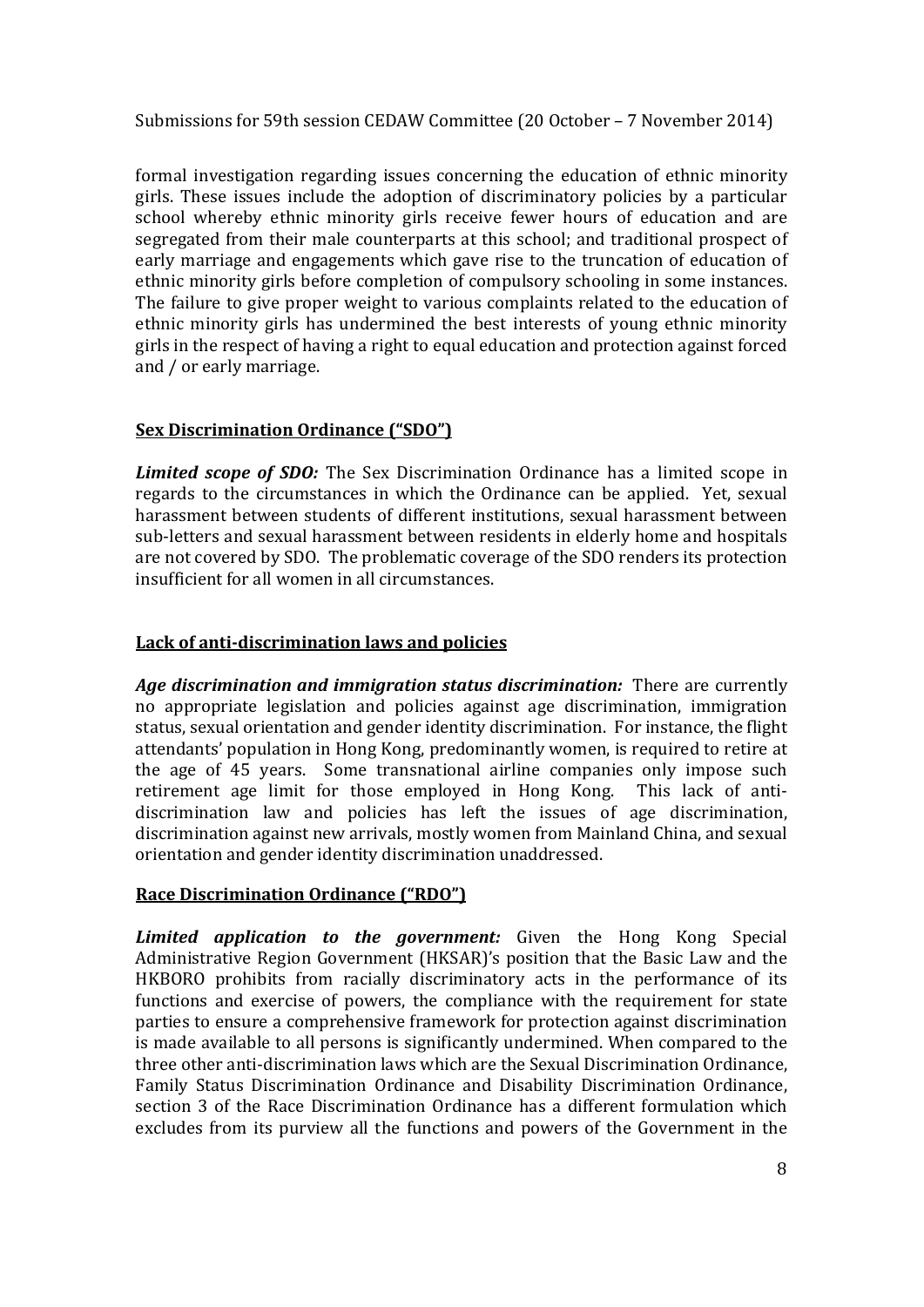exercise of its public functions such as the operations of the Hong Kong Police Forces and Correctional Services Department, except the areas specifically identified in the RDO. Section 26 of the Race Discrimination Ordinance also excludes the Education Bureau from the remit of the law thereby limiting the scope and applicability of the law across a wide range of government services and provisions.

*Inaccessibility of the Race Discrimination Ordinance:* **The prerequisite to attempt** reconciliation with the perpetrator of discrimination before the Equal Opportunities Commission can consider providing support for a legal claim under the RDO necessarily weakened the effectiveness of the RDO. Such limitation not only undermines the rights of access to justice and equal treatment before the law for all persons, but also makes it more difficult for people to invoke the RDO. Since its enactment, there has not been a single case brought on the basis of the RDO in courts. 

#### **Women's Commission ("WoC")**

*Not high level enough:* The WoC is called a central mechanism in para. 2.24 of the Government's report. However, it is under the purview of the Secretary for the Labour and Welfare Bureau and only positions itself as an advisory body rather than an independent monitoring body of the Government. The WoC definitely falls short as being a high-level central mechanism with appropriate powers and resources. Therefore, the WoC is not an effective central mechanism to promote the interests and well-being of women in Hong Kong. The WoC also receives its secretariat support from Team 2, Division 1 of the Labour and Welfare Bureau. Such officer rank has the actual authority to ensure cooperation and police compliance across the bureau.

*Lack of transparency in appointment of Commission member and lack of representation:* The WoC was not transparent in its appointment of members. There is also a lack of mechanism in regard to the criteria used to appoint its members to ensure different groups of women in the community are represented.

*Limited impact on Government and on society:* It is unclear the extent to which the policies and programmes of the WoC are accessible and made available to the community, especially to the ethnic minority women who might not know English and Chinese.

*Inadequate emphasis on diversity mainstreaming:* The WoC fails to incorporate a diversity mainstreaming policy that would encourage the Commission to include in its considerations, the impact of laws, policies and programmes on the lives of different types of women, especially that of ethnic minority women. In particular, it is apparent from the list of issues covered under the Commission's Gender Mainstreaming Checklist, which fails to elaborate the experiences of ethnic minority women. The adoption of gender mainstreaming within the government is shown to be ineffective and unsustainable. According to information provided at WoC's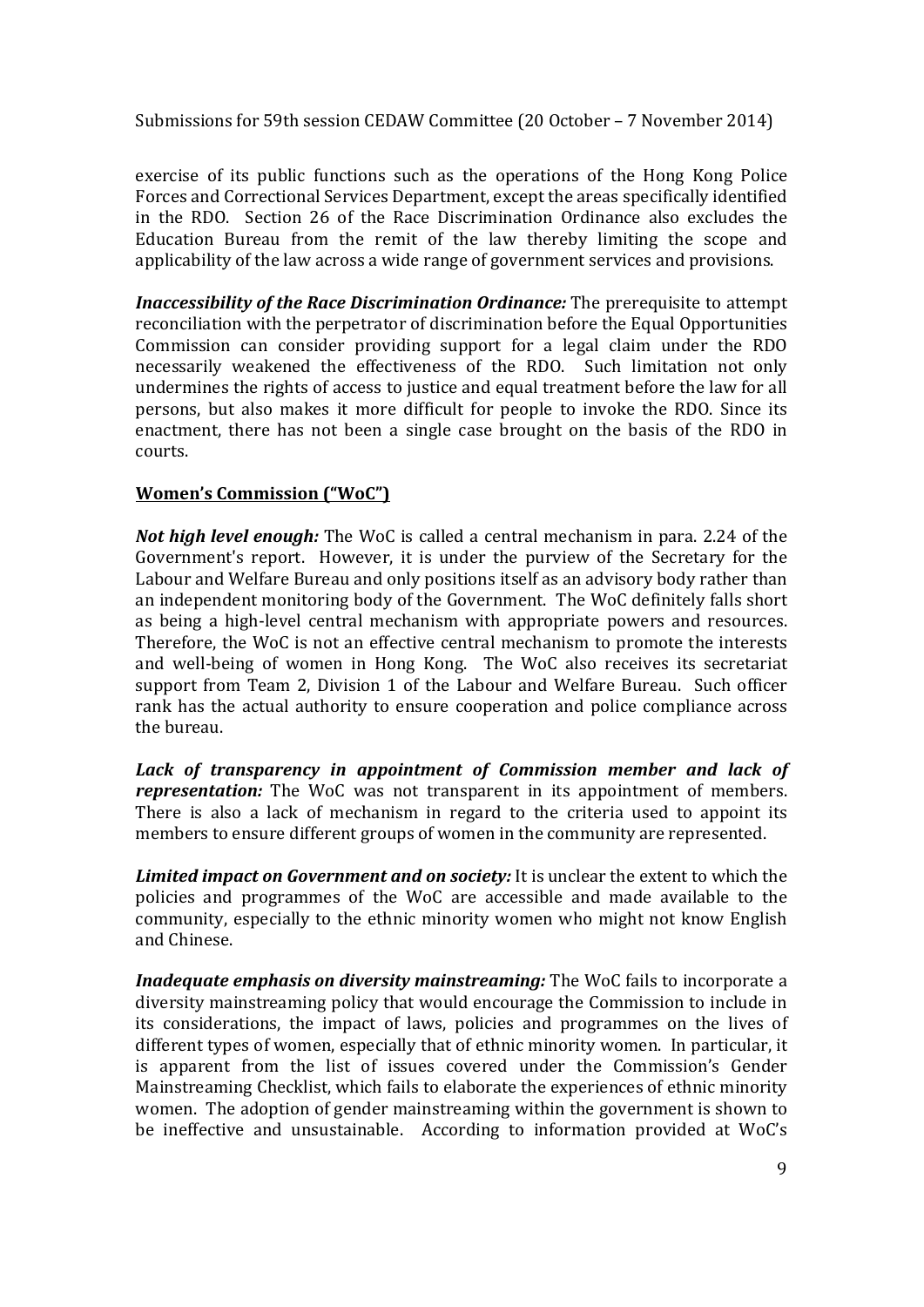website, in the past 12 years (i.e. since 2002), the Government has only evaluated  $40$ policies or one-off programmes for the purpose of gender mainstreaming.<sup>i</sup> Moreover, gender budgeting has always been a crucial part of gender mainstreaming; vet, there is no mention of any gender budgeting or resource allocation to complement the process of implementing gender mainstreaming.

*Implementation of the Convention impacted by the lack of data:* **The Government** has failed to publicly provide disaggregated data on the basis of gender. This has grossly undermined the ability of NGOs and the community at large to assess the impact of different laws and policies on the situation of women in a wide range of spheres, including education, healthcare, employment, immigration, access to justice, and political representation. If the Government currently does not maintain such statistics, this critically undermines the prospects of developing policies and laws which address the substantive needs of this group of women. This undermines their access to basic rights in addition to a range of other goods and services.

*Lack of a mechanism to implement CEDAW in policy formulation and administration:* There is a lack of a transparent and consistent mechanism to ensure equal opportunities principles and gender perspectives are integrated into policy formulation and implementations. In particular, the Government has not set up effective work strategy and appropriate work priorities to guarantee the implementation of CEDAW. Such low level of awareness of the concept and principles of human rights in the political framework has contributed significantly to the continual under-representation of women in the Legislative Council, District Council, the Executive Committee, the Election Committee and consultative bodies.

# **Article 4 Temporary Special Measures**

*Lack of implementation mechanism and coherent legislation:* Temporary Special Measures have never been invoked to advance the interests of marginalized groups, including women as a whole nor women who face multiple discrimination, including but not limited to ethnic minority women and women with disabilities.

*Lack of Employment Preference for women with disabilities:* With reference to the Special Topics Report No.48 on Persons with disabilities and chronic diseases in  $2008$ ,<sup>ii</sup> 11.8% of persons aged 15 and over with disabilities were employed, which only constituted 1.2% of the total employed population of Hong Kong. Among all employed persons with disabilities, there were proportionally more males  $(56.0\%)$ than females  $(44.0\%)$ . Therefore, there is a pressing need for the government to provide adequate protection for women with disabilities and establish an efficient mechanism to increase job opportunities for women with disabilities.

# **Article 5 Stereotyping and Prejudices**

## **General**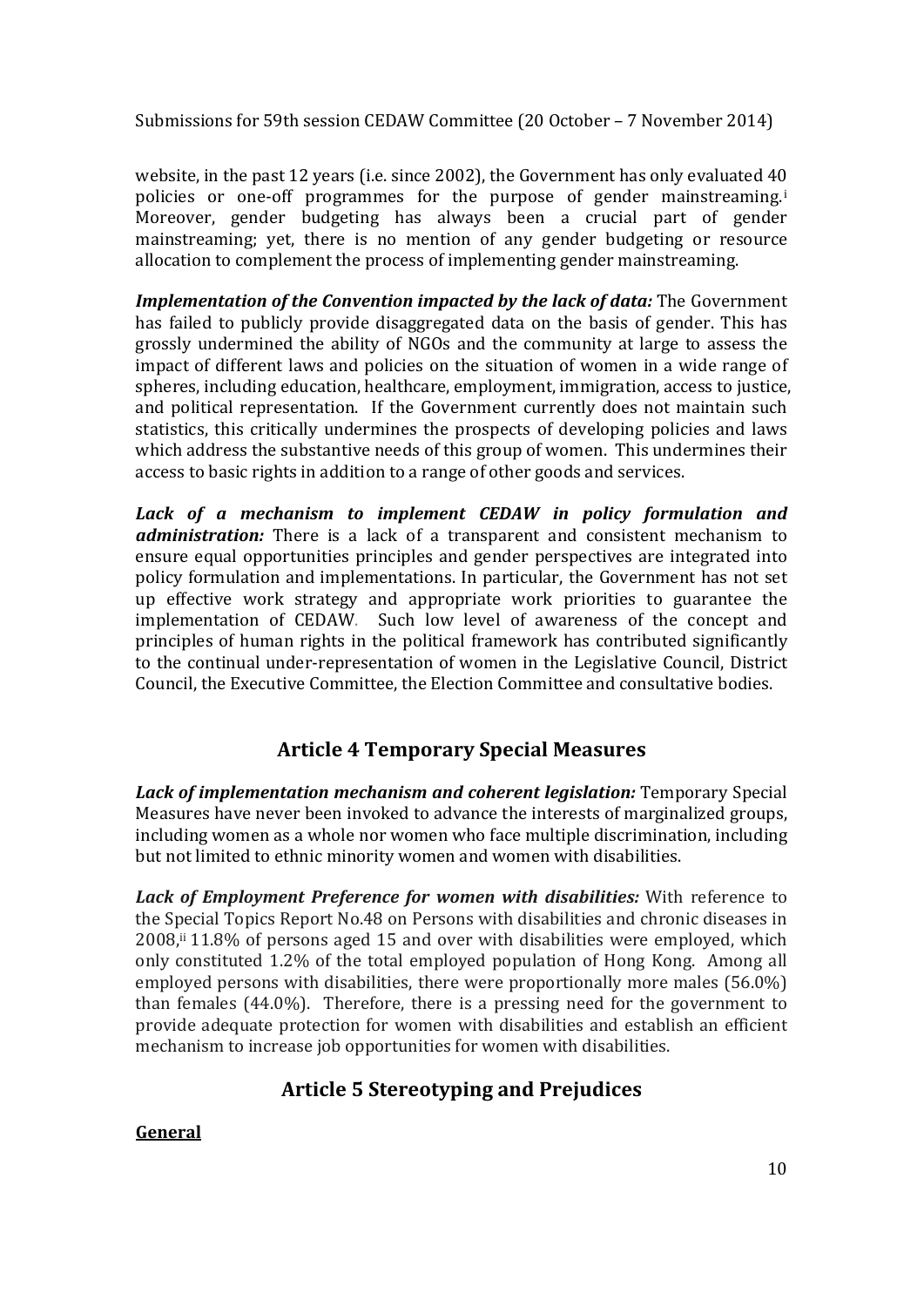*Lack of gender education:* There is a lack of gender education in formal curriculum to address the problem of stereotypes and prejudices. Public education is pivotal for the promotion of CEDAW in order to increase services and cultural acceptance to eliminate the negative attitudes towards different groups of women.

#### **Ethnic Minority Women**

*Lack of proactive actions and gender sensitive initiatives from the Equal Opportunities Commission:* Given the marginality of the ethnic minority women which ultimately impacts their basic rights, quality of life and hence prospects for upward social mobility, the various forms of exclusion and discrimination these women face often made them an unlikely complainant. Therefore, it is incumbent on the EOC to take a proactive approach to empower the ethnic minority women who are victims of discrimination, to voice out and seek help.

*Limited public education to raise awareness:* There is a deep-rooted gender stereotypes in the community regarding women and their capacities in a range of spheres in public and private life. However, the government has devoted limited effort to raising the awareness of the public on stereotypes and prejudices as well as the content of existing anti-discriminatory laws to address such type of discrimination.

In particular, there is an exacerbating discrimination against ethnic minority women and girls by different members of the public, including but not limited to educators, employers, government officers, law enforcement officers and judicial staff. These attitudes detrimentally impact the interests of ethnic minority women who are routinely stereotyped negatively on account of misperceptions about cultural practices, religious beliefs as well as prejudices towards their appearances, such as attire and skin color.

*Inaccessibility of anti-discrimination legislation: In the Government Report, It* was mentioned that the Government had organized public education programmes and initiatives to promote gender equality. However, these programmes and initiatives are often inaccessible due to various underlying difficulties faced by the ethnic minority women. These difficulties include language barriers, lack of awareness of the availability of translated information, illiteracy, dependency due to lack of independent financial resources contributing to immobility, fear, as well as a fundamental lack of trust of public officials due to stereotyping and prejudice.

#### **Lesbian, Bisexual and Transgender persons (LBT)**

*Highly inadequate policies to address the discrimination against lesbian and bisexual women as well as transgender persons:* The LBT community continues to face discrimination in the society. A 2012 study found that  $70\%$  of the general working population felt that LBT individuals faced discrimination in the workplace, and a majority of LBT employees concealed their sexual orientation or gender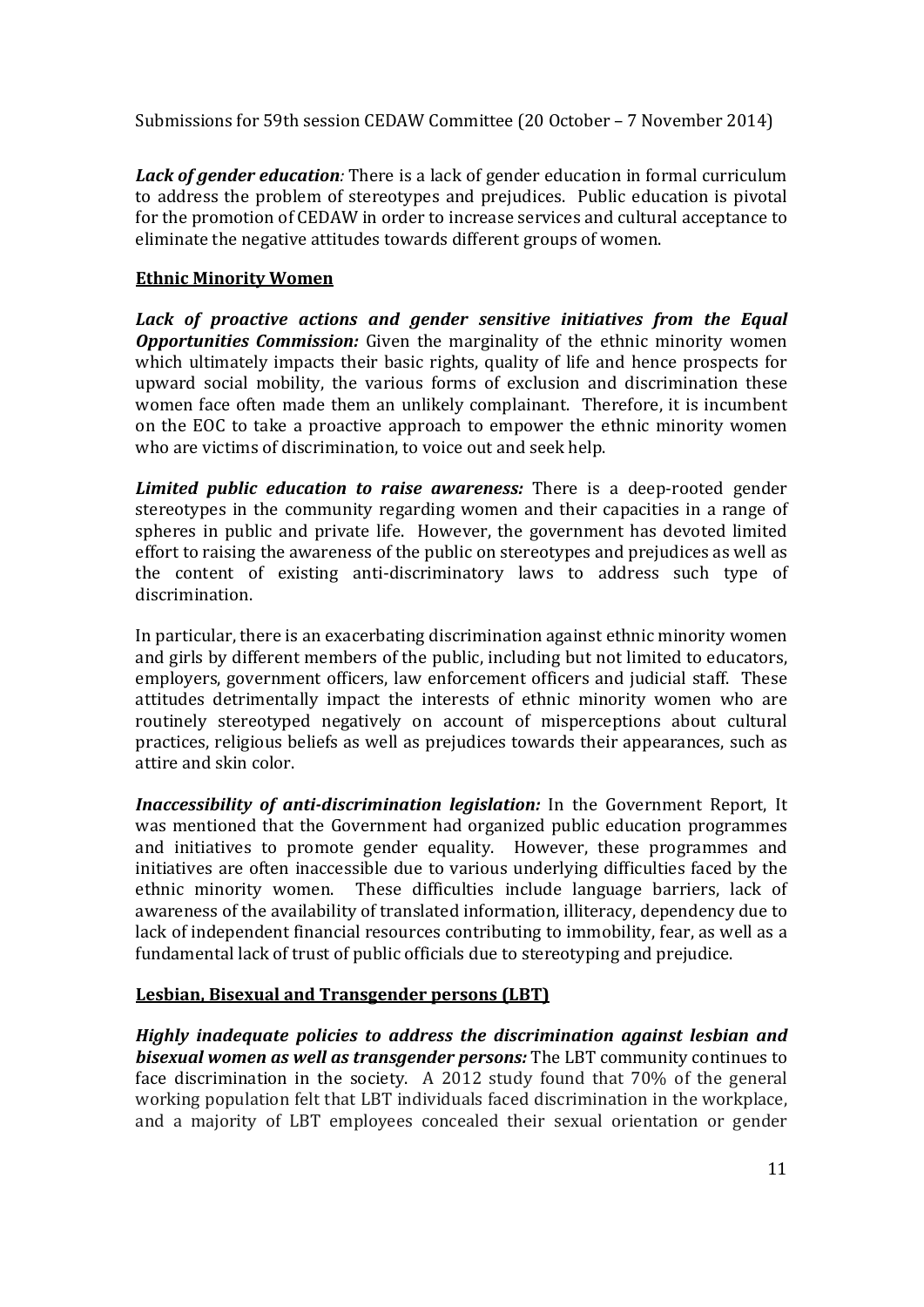identity at work.<sup>iii</sup> A 2010 survey reported that 53% of the lesbian and bisexual women who responded had experienced discrimination or harassment, much of which occurred in schools.<sup>iv</sup> There is no legislation that prohibits discrimination on sexual orientation or gender identity even after the issue has been widely addressed by the Human Rights Committee, CESCR and CRC.

#### **Violence Against Women ("VAW")**

*Lack of gender sensitivity amongst professionals: Discrimination against women,* especially victims of VAW, is often neglected. The lack of sensitivity in domestic violence amongst many trained front-line workers, involving social workers, police officers, teachers and medical professionals reflected the insufficiency of guidelines and training for social workers and police officers. The unsympathetic and insensitive environment in court also may present a second assault to victims of VAW and further deterred them from reporting.

**Insufficient support given to victims of VAW with disabilities:** It is alarming that there is a low reporting rate of VAW involving victims with disabilities due to the lack of support in the law enforcement process and litigation procedures, such as the unavailability of sign language for deaf women and the insufficient support given to women with intellectual disabilities.

*Lack of continuous support to victims of VAW:* Continuous social, psychological and medical support for victims of VAW are often insufficient, thereby, affecting the psychological and physical recovery of victims to leave shelter homes and start their new lives. 

*Problems of law implementation:* In fear of social criticism, the reporting rate of VAW is low. However, initiation of criminal proceedings against batterers relies solely on the victim's willingness and determination. The lack of proactive actions within the legal system, such as a witness protection programme, allows the continuation of abusive behaviour of the abusers. In response to the Government report which suggested that the Community Investment and Inclusion Fund (CIIF) has been providing seed funding to support community-initiated projects that deals with domestic violence, it is concerned that CIIF is not established to provide seed funding support women-specific and domestic violence- related projects.

## **Domestic Violence**

*Problematic data collection due to the unclear definition of 'domestic violence':* Recently, the number of domestic violence cases has reduced drastically. From information provided at the Hong Kong Police Force's website, In 2006, 2007 and 2008, the police had two sub-categories of crime under "Domestic Violence", namely "Crime Cases" and "Miscellaneous Cases", in which the number of "Domestic Violence – Miscellaneous Cases" was twice as much as that of "Domestic Violence – Crime". $v$  But since 2009, the police have only categorized it as "Domestic Violence".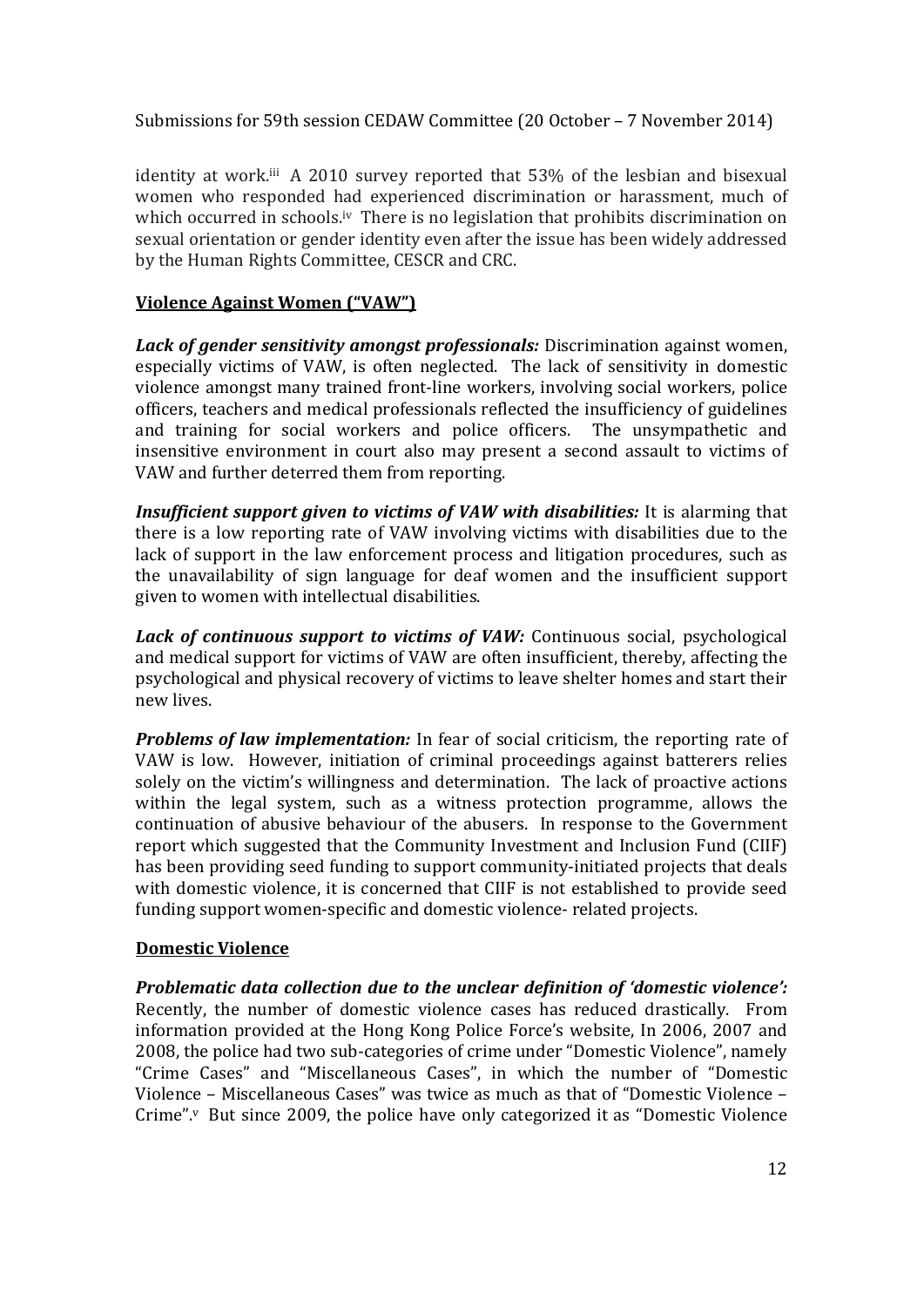Crimes" and have kept the number of "Domestic Violence Crimes" cases recorded by the police at a low level, leaving it unclear for the public to understand their categorization of and procedure of handling cases which used to be categorized as "Domestic Violence – Miscellaneous Cases". This new categorization has also resulted in domestic violence cases of miscellaneous nature departed from the protocol in handling cases of domestic violence. This amounts to a failure to offer substantive equal protection for victims of domestic violence categorized under the new category. Moreover, statistics provided at the police website is not consistent. For example, the number of Domestic Violence Crime cases for 2007 is difference in its comparison with  $2006$  and  $2008$ . The lack of clear data prevents a comprehensive assessment for the causes and consequences of domestic violence on women. 

*Deterrence to report cases of domestic violence:* The report of child sexual abuse is not mandatory and the responsibility lies within the families. This put the sexually or physically abused children in a very vulnerable condition. Very often, the traditional gender roles and dependency on the males are major reasons for not reporting instances of domestic violence.

*Ineffectiveness of anti‐abuse programme, treatment and counseling for perpetrators* of *domestic violence:* Even though there are anti-abuse programme, treatment and counseling available for abusers, these programmes and treatments are often not compulsory which render them ineffective and not influential enough.

## **Sexual Violence**

*Insufficient resources allocated to victims of sexual violence:* Albeit CEDAW has pressed the government for building a crisis support center for anonymous victims in the 2006 periodic reports, a "Rape Crisis Intervention Centre" has not yet been established to provide for a one-stop location for victims of sexual violence to seek comprehensive assistance from professionals. The existing "Multi-purpose Crisis Intervention Centre" is not a one-stop supply for all the services needed by victims of sexual violence, including but not limited to check up specifically for sexually transmitted diseases.

#### **Domestic Violence Ordinance**

*Lack of substantive equal protection for victims of domestic violence:* Although the Domestic Violence (Amendment) Ordinance 2008 and Domestic Violence (Amendment) Ordinance 2009 have amended the former Domestic Violence Ordinance to expand the scope of the ordinance to include spouse, former spouse and their children, cohabitants and former cohabitants as well as immediate and extended family members, the Domestic and Cohabitation Relationships Violence Ordinance still fails to account for specific factors and circumstances of particular groups of women which work to compound their situation of violence, including but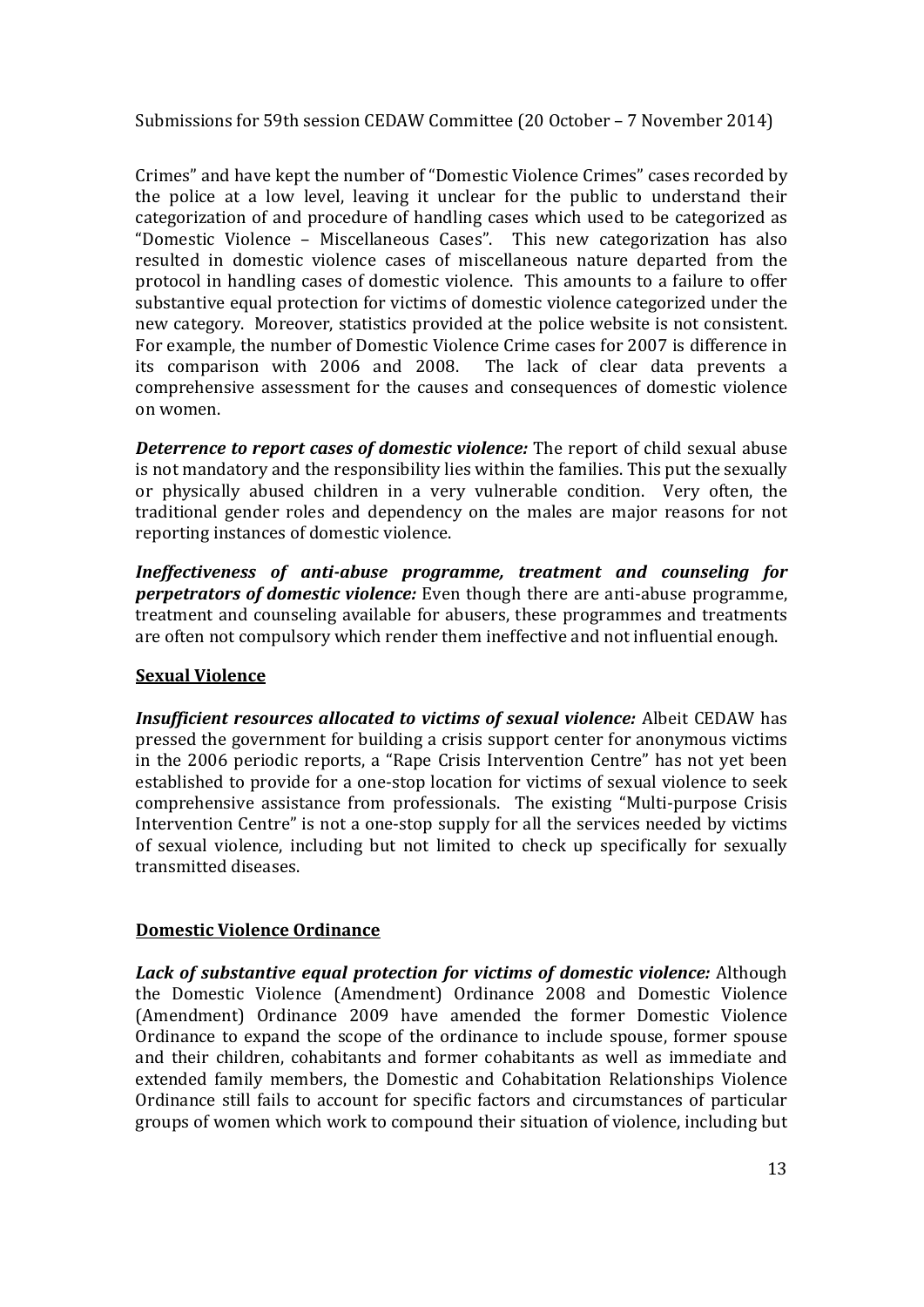not limited to disability, immigration status, cultural, religious, and family compositions. This renders the failure of the Domestic Violence and Cohabitation Relationships Ordinance inaccessible to offer substantive equal protection for all victims of domestic violence.

# **Article 6 Trafficking and Prostitution**

#### **General**

*Inadequacy of anti-trafficking legislation:* The existing anti-trafficking legislation in Hong Kong only prohibits human trafficking for the purpose of prostitution but not for other forms of trafficking and forced labour. Moreover, the international standards set out in the Palermo Protocol, the ICCPR or CEDAW has not been extended to Hong Kong. The current legislation is not adhering to these international standards due to the inclusion of a requirement of movement of victims, the single-minded focus on trafficking for the purposes of prostitution, the exclusion of forced labour.

#### **Migrant Domestic Workers**

*Unaddressed debt bondage situation:* MDW from Indonesia and the Philippines usually face notable indebtedness assumed in their home countries as part of the terms of job placement through agencies, which have the potential to lead to situation of debt bondage. Migrant domestic helpers from the Philippines and Indonesia are generally charged the equivalent of approximately \$1,950 and \$2,725, respectively, by recruiters in their home countries, debts that may comprise more than 80 percent of workers' salaries for the first seven to eight months of employment. It has been reported that several of Hong Kong's domestic worker employment agencies have charged fees in excess of Hong Kong law and illegally withheld passports, employment contracts, and bank debit cards of domestic workers until their debt has been paid.

## **Sex Workers**

**Discrimination** *against sex workers:* Some sex workers reported physical/ verbal assault by the police or immigration officers upon arrest and questioning. These sex workers are being deprived of their basic human rights, such as the right to remain silent; right to legal representation, right to a fair investigation by requesting for an interpreter, right to have toilet breaks and rest during questioning, and the right to refuse signing the cautioned statements. Based on their experience, NGOs specialized on sex workers generally believe that statements given by sex workers were often given less credit by the judges.<sup>vi</sup>

Moreover, there is an alarming situation of sex workers being murdered while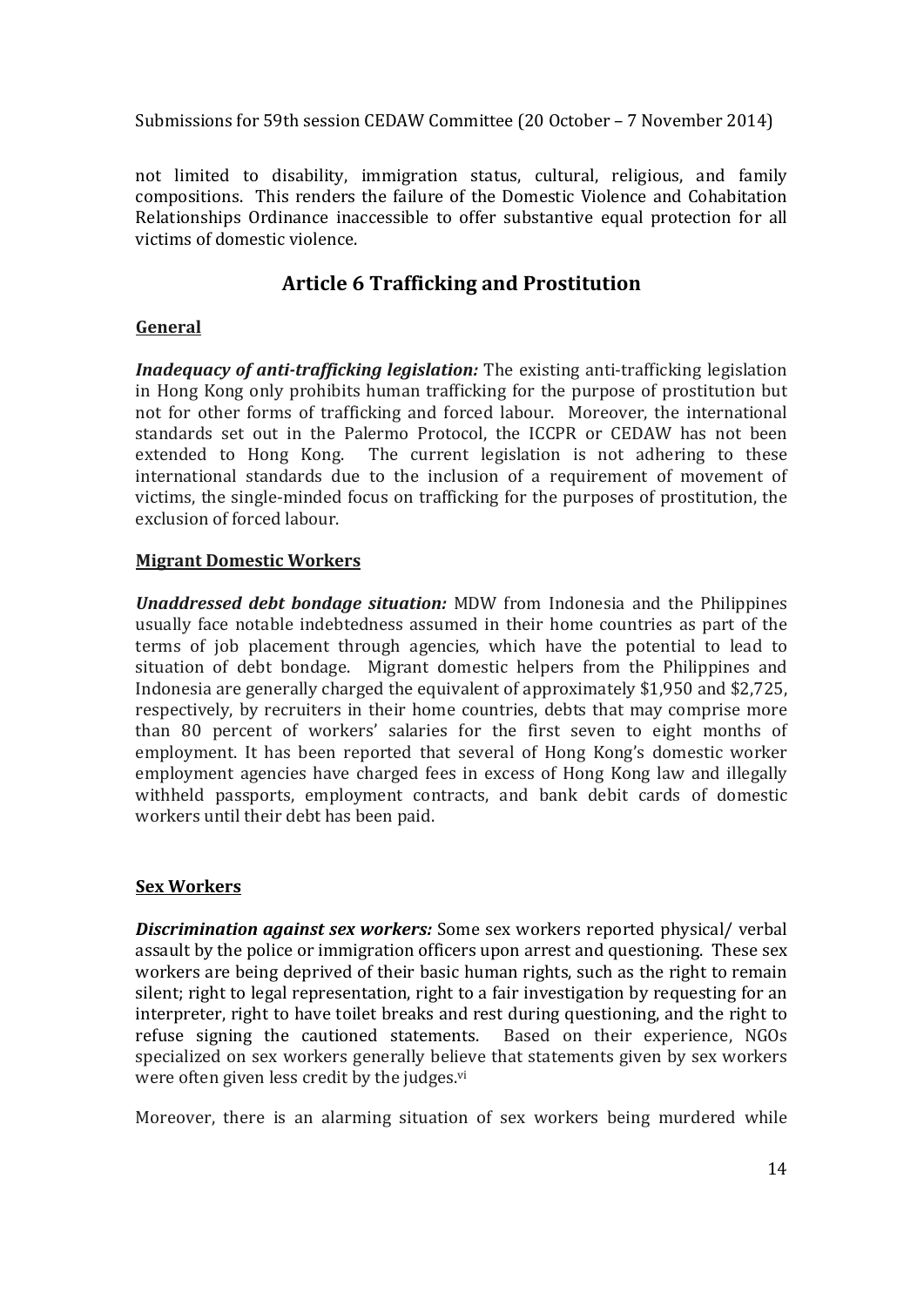working in 'one woman apartments'. According to the Hong Kong laws, it is not illegal for an individual HK resident to work as a sex worker. However, any premises within which two or more persons provide commercial sexual services are considered an illegal "vice-establishment". Sex workers are therefore forced to work in an isolated setting, which exposes them to dangers.

**Exploitation** by law enforcement officers: Police officers, during undercover operations, are allowed to solicit sex workers to perform certain sexual services including masturbation (which is in the end unpaid) to "collect evidence" for prosecution. The law enforcement process is discriminatory and exploitative. Nevertheless, Complaints Against Police Office ("CAPO") is not an independent mechanism to process complaints against police but a division under the Hong Kong Police Force. Its transparency and reliability should be questioned and challenged.

# **Article 7 Political and Public Life**

*Negative impact of Functional Constituencies of the Legislative Council (LegCo), Ex Officio Members of the District Councils and the Election Committee on* **political representation of women:** As acknowledged by CEDAW in the 2006 Concluding Observations, there is a need to increase the political representation of women in the Functional Constituencies of LegCo, which is considered undemocratic and reinforces male dominance. However, the government has vet to adopt any measures to address the problem. The undemocratic appointment of Ex Officio Members of the District Council and member of the Election Committee has also been considered a hindrance to the political representation of women due to the stereotype of a male-dominant Chinese society.

*Structural barriers undermine different groups of vulnerable women to participate in public life:* Although in theory all women have an equal right to vote, stand for office and participate in public life, various structural barriers operate to undermine their ability to do so, such as language barriers to exercise their rights and lack of knowledge of the political system.

## **Article 10 Education**

*The right to equal education and access to higher education of women form vulnerable groups, women of multiple minorities in particular, are seriously* **undermined:** Mainstream schools fail to provide rights-based education support and adequate individualized support to non-Chinese speaking ethnic minority students, new arrival girls and students with disabilities. This lack of support often results in a lower academic achievement and narrower further education prospects, which contributes to women's poverty.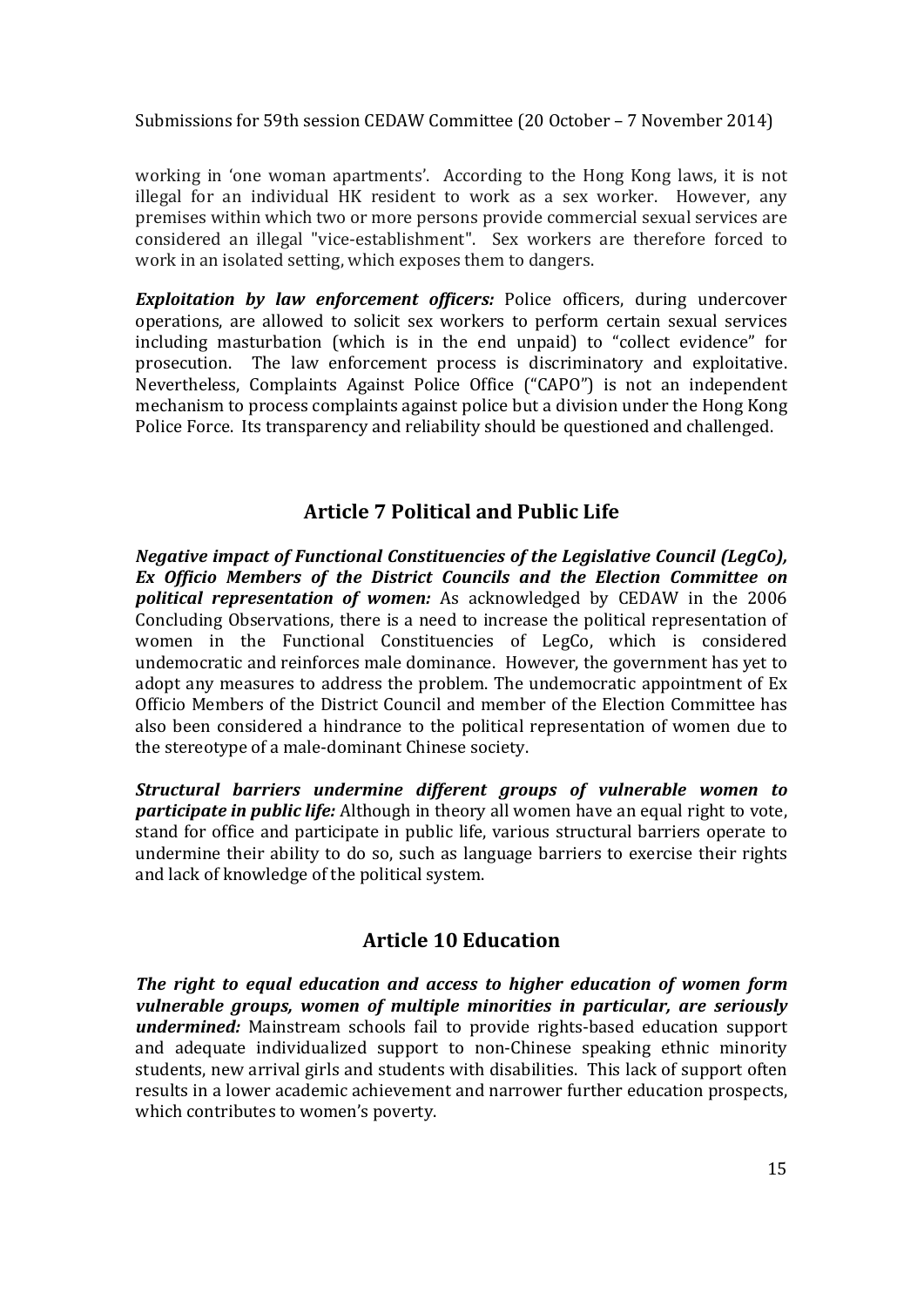*The inadequacies in the education system to provide continued education opportunities for women from various vulnerable groups:* **The public education** system fails to fully equip women of ethnic minority origin, new arrival women an women with disabilities to exercise their full range of rights as protected by CEDAW after they graduated. The insufficient provision of evening adult education and part-time education has deprived women who have other commitments of their access to continued education, which in turn decrease their social and occupational mobility. 

#### **Ethnic Minorities Children**

*Segregation of ethnic minority children and lack of language support in education policy:* There is a practice of segregated schooling of ethnic minority children in Hong Kong and the lack of official curriculum for teaching Chinese as a second language for non-Chinese speaking students. Even for schools that accommodate ethnic minority girls, there is a practice of separating ethnic minority girls and boys which results in a shorter class time for ethnic minority girls. The lack of adequate attention from both the community and the Education Bureau to the education of ethnic minority children generally has exacerbated the situation of ethnic minority girls who face gender-based segregation, unequal hours of schooling and early departure from school due to forced marriage.

*Misapplication of the principle of CEDAW on equality of opportunity:* The Government has misapplied the principle of equality of opportunity when attempting to provide equal educational opportunities to non-Chinese speaking girls. The Government claimed that non-Chinese speaking girls should receive equivalent education opportunities as compared to non-Chinese speaking boys. However, the proper application should result in non-Chinese speaking girls receiving equivalent education opportunities as compared to *all other* male counterparts, not only non-Chinese speaking boys.

*Exclusion of ethnic minority girls in sex education classes:* Sex education is a delicate and sensitive issue for many ethnic minority parents. However, this should not be a basis on which to deny access to sex education to ethnic minority girls.

# **Article 11 Employment**

*Inadequate protection from the Employment Ordinance ("EO") for casual women* worker: The EO provides labor protection and benefit entitlement for employees working at least 18 hours a week for a continuous period of four weeks  $('4.18")$ . Therefore, casual workers who do not work according to the definition of employment relation  $("4.18")$  are not entitled to any protection laid down by the Employment Ordinance. This "4.18" labor regulation has also caused a lot of exploitations of part-time workers. In many cases, terms of employment explicitly stipulate 17.5 hours of work every four weeks, or termination for one week after working for 3.5 weeks, resulting in many new casual work patterns and serious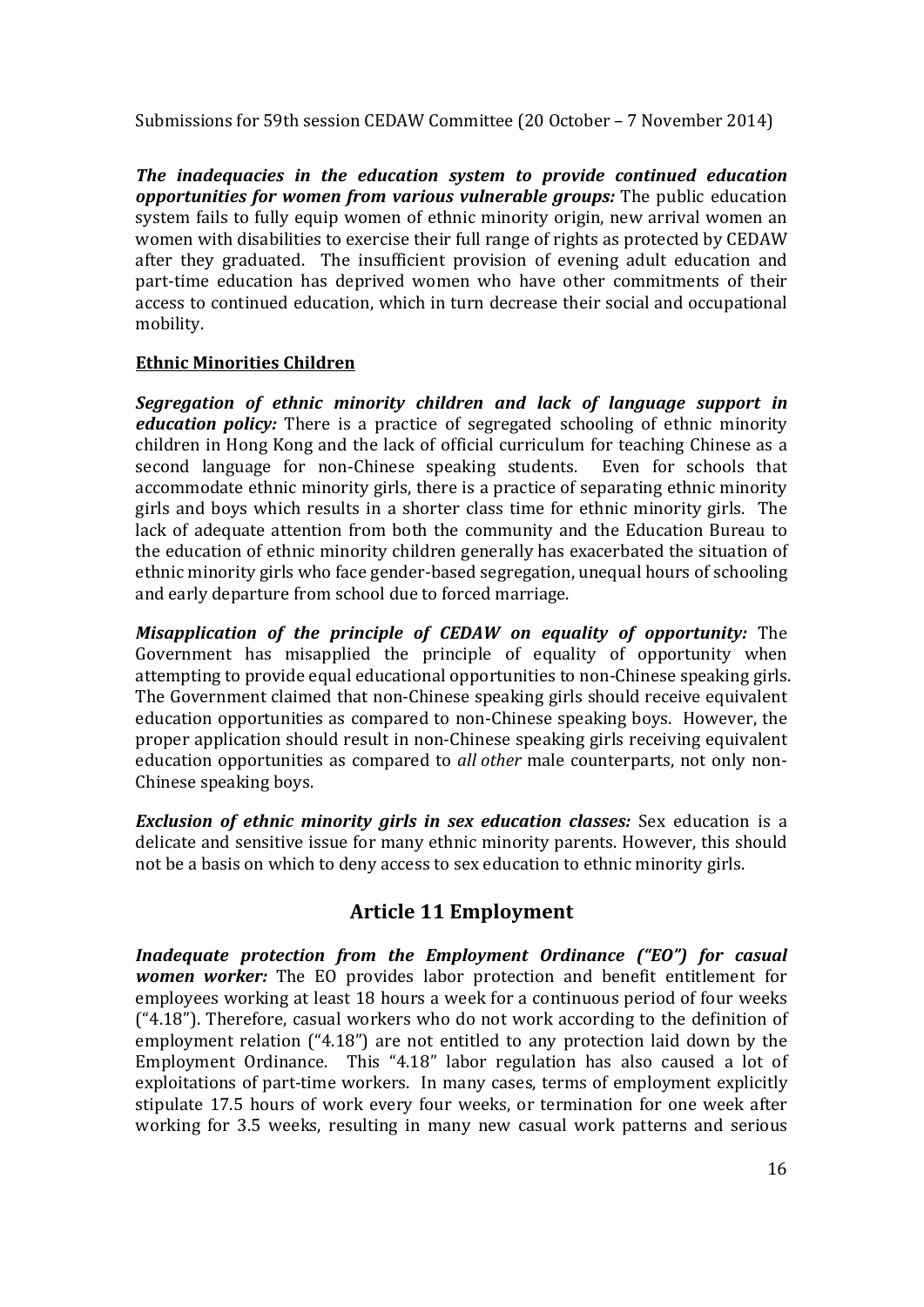exploitation. As a result of casualization, more women are falling out of the employment benefits protection.

## *Discrepancy between the wage level of male and female workers*

*Lack of universal retirement protection:* As the population is aging and women live a longer life than men, the number of the number and proportion of women elderly is constantly increasing. It follows that we have to concern about the retirement protection of elderly women.

As CSSA is a means-tested scheme, it is by nature, not a universal scheme that provides adequate retirement protection to all citizens. While the final benefits gained by the Mandatory Provisional Fund ("MPF") are totally dependent on the length and amount of contribution from both the employers and the employees. This scheme is not favorable to elderly workers, low-income workers and also those employees who have not had a continuous and long record of joining the scheme. Most importantly, the MPF is a gender insensitive retirement scheme since unpaid homemakers are predominantly women. There are approximately 700,000 homemakers in Hong Kong, more than 99% of them are women. When these women grow old, they are not protected by any statutory retirement protection scheme, unless they are eligible for CSSA. Therefore, to these underprivileged women workers, the MPF will only provide a meager retirement protection.

*Lack of vocational training and accreditation for women workers:* Existing vocation training and programmes provided by the Employees Retraining Board ("ERB") are not effective to some groups of women. For women with children, they cannot access ERB training courses because the class schedules and timetables are rigid and cannot accommodate the needs of childcare. For new arrival women and ethnic minorities women, their skills and knowledge are often not recognized due to language barriers to examinations and assessments. The lack of vocational training and accreditation has significantly undermined the employability of these women workers. 

*Lack of gender budgeting in regard to employment:* **The Government claimed that** women can already benefit from the society's resources on a par with men based on the observation that half of the service users of the three largest components in Government's recurrent spending, namely education, social welfare and health, are women. As the Government is satisfied with the present situation and is only focusing on the three areas mentioned above, the Coalition noticed that there is no mention of any gender budgeting or resources allocation in the process of implementing gender mainstreaming. The lack of gender budgeting has created difficulty for employers to employ through a gender perspective.

#### **Pregnant Migrant Domestic Workers**

*The risk associated with unplanned pregnancy of Foreign Domestic Helpers:* The Coalition is concerned about the wellbeing of pregnant MDW in Hong Kong due to a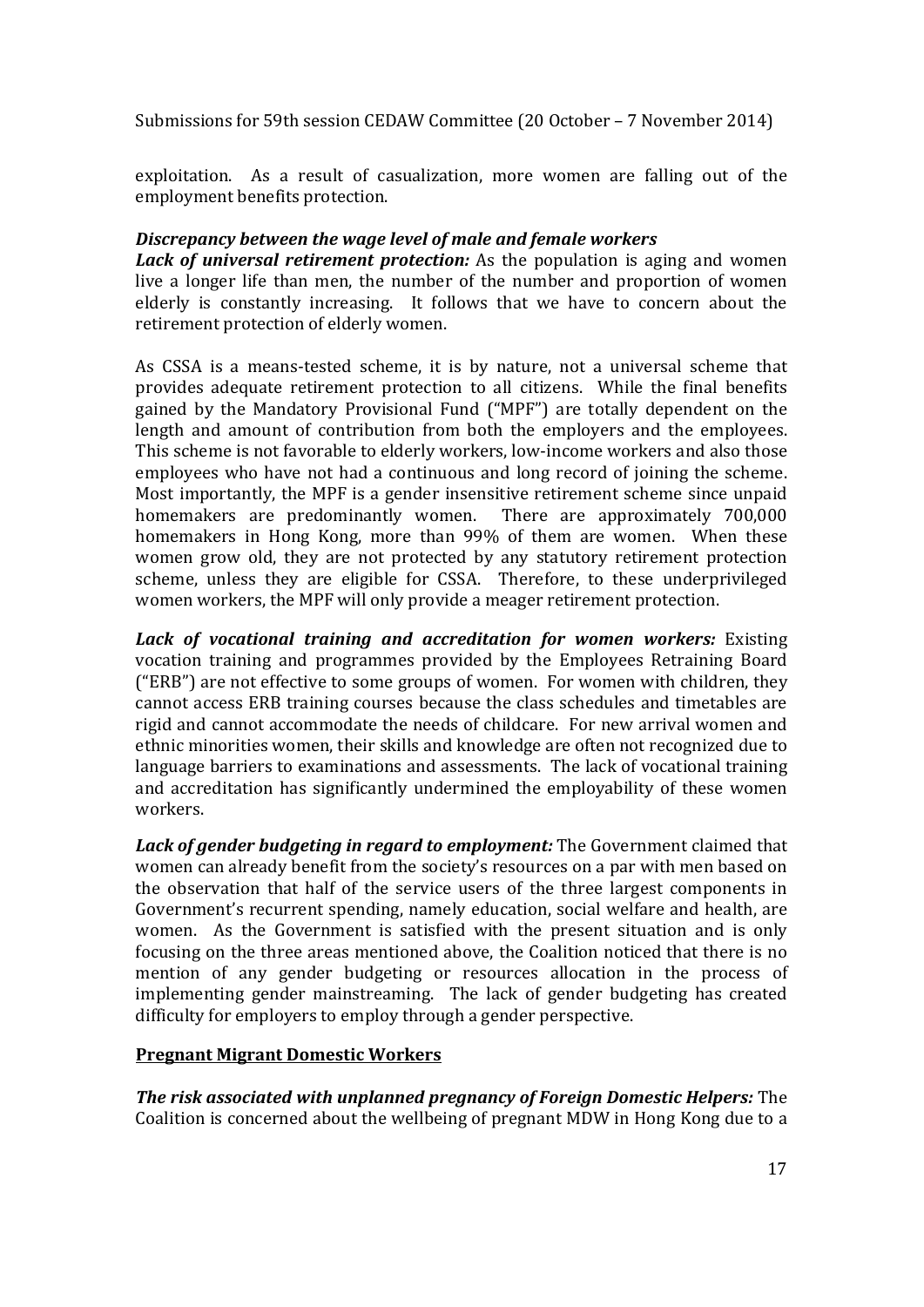lack of social and medical support. Since the employment contract of MDW has no provisions regarding pregnancy, MDW are excluded from the employment benefit of having maternal leave and, for most of the time, are at risk of being laid off by their employers due to unexpected and unplanned pregnancy. Once they have been terminated, these pregnant MDW, as visitors to Hong Kong, are not entitled to public healthcare services. The prevalent practice is to rush to the emergency room of hospitals at times of laboring which are obviously dangerous and risky for both the mother and the baby. The resulting unpaid medical bills usually tint the record of these MDW and impaired their ability to seek approval from the government on subsequent employment contracts. Most importantly, as the baby will be born a permanent resident of Hong Kong, the MDW often resort to overstay and become more vulnerable to abuse and human trafficking.

#### **Women with Caring Responsibilities**

*Lack of childcare support for women to participate in the labor market:* Many married women workers are displaced from the labor market due to the lack of childcare services. Currently, mothers who would like to participate in the economy are often left limited option of subsidized childcare services which is usually limited in its supply, expensive, located in inconvenient locations, and sometimes loosely supervised. A significant number of women become "discouraged workers" who are deterred from re-entering the labor market after giving birth. The lack of childcare support that fits the needs of women with young children consequently deprives women the freedom to employment and further marginalizes women workers.

*Inadequate maternity leave and the lack of paternity leave legislation:* The benefits conferred on pregnant employees by the existing employment law regime fall short of the international labour standard. According to the ILO Treaty No. 183, pregnant employees should be entitled to a maternity leave which is at least 14 weeks long. However, the statutory maternity leave in Hong Kong is only 10 weeks long. In addition to extending the duration of the statutory maternity leave, the society has an increasing demand for statutory paternity leave. While the proposal was discussed in LegCo in January 2013, the government has not yet put forth any bill. There is therefore an urgent need to facilitate the drafting and implementation of statutory paternity leave in order to provide women with more support from their spouses after childbirth.

*Casualization of women workers:* There are an increasing number of women employed as casual workers. Women with caring responsibilities are often forced to work as casual workers who are excluded from any labor protection under existing employment laws (as discussed above). The working poor female population is more likely to be victims of poverty. Thus, the government must alleviate poverty by focusing on the under-employment of women with caring responsibilities.

#### **Women with Disability**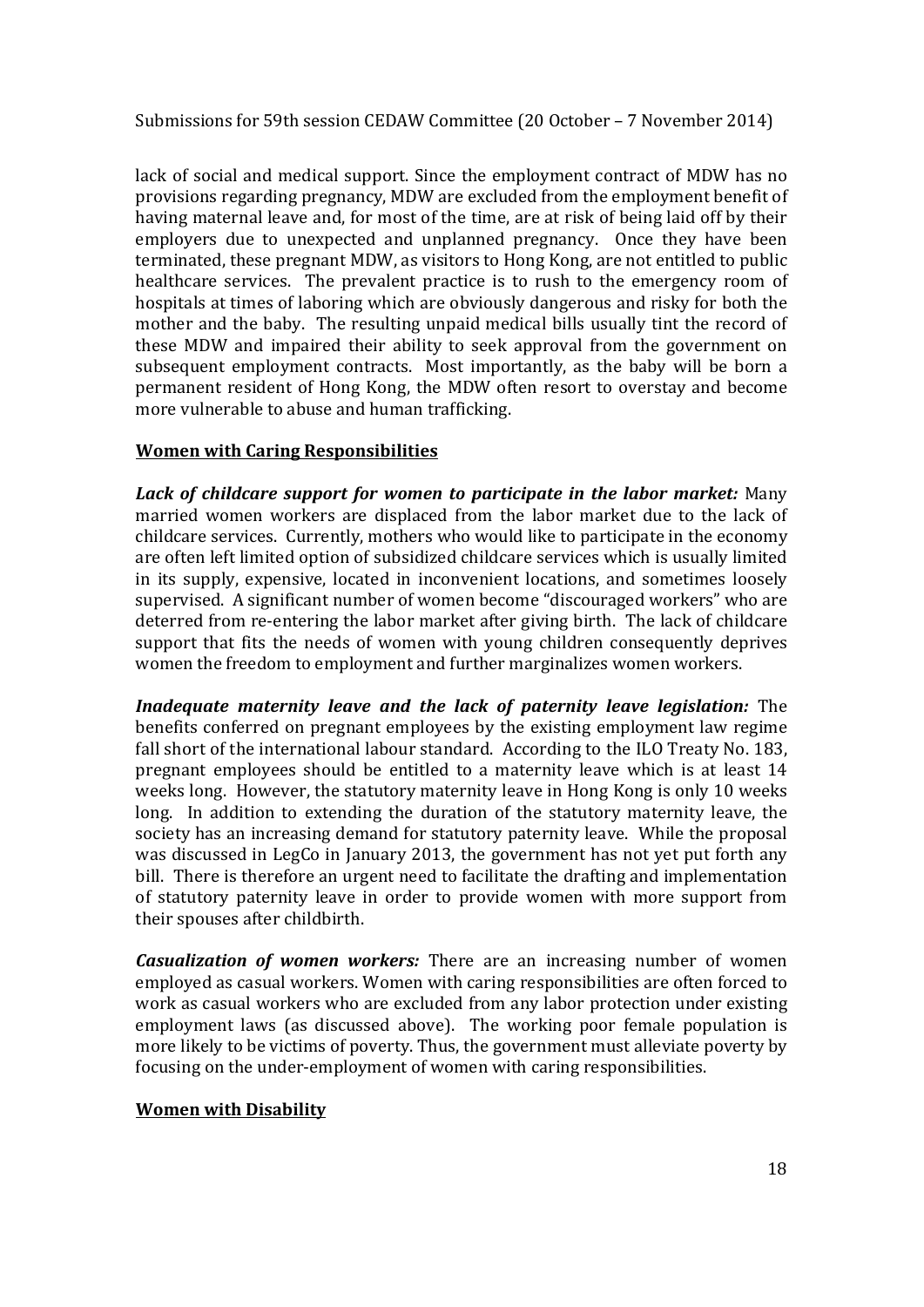*Discriminatory special arrangement that renders protection from the Statutory Minimum Wage ("SMW") inadequate for employees with disabilities:* Although the SMW applies to employees with disabilities and able-bodied employees alike, a special arrangement is provided under the Minimum Wage Ordinance ("MWO") so that employees with disabilities whose productivity may be impaired by their disabilities are entitled to have their productivity assessed to determine whether the should be remunerated at the SMW rate. Despite the right to invoke a productivity assessment is entirely vested in the employees with disabilities, their likelihood to be employed is apparently smaller if they have not gone through the Productivity Assessment to indicate their ability. This special arrangement discriminatory in itself that often results in disabled women not protected by the SMW. 

#### **Migrant Domestic Workers ("MDW")**

*The conditions of stay known as the "Two‐Week Rule":* Under the "Two‐Week Rule", MDW are allowed to stay for further two weeks as soon as an employment contract has been terminated or expired. This short period is unreasonable and insufficient for MDW to secure new employment opportunities. We are dissatisfied with the Government's response to the CEDAW report dated 17 January 2008 which suggested that the rationale of the Two-Week Rule is to maintain an effective immigration control by deterring job-hopping because contrastingly other migrant workers, such as expatriates, are allowed a four-week transitional period. Most importantly, as they do not receive any financial support in the two-week period even if there is a breach of contract by the employers. Therefore, the MDW are put at a risk of accepting new employment opportunities in a rush manner or tolerating unfair and abusive terms and conditions.

*Live-in Rule:* Due to lack of regulations and monitoring of working conditions, the "Live-in Rule" exposes FDWs to abuse and custodial violence. Despite the objective of protecting the FDW by implementing a Live-in Rule, there are cases of MDW suffering from inhumane living conditions and treatments. The recent case of Kartika in which an Indonesian MDW was chained to a chair while her employers were on vacation is one of the alarming cases reflecting the risk the Live-in Rule posed on MDW.

*Agency exploitation:* The Coalition is concerned with the exploitative practices that take place in the process of recruitment of MDW. MDW are often forced by the agency to sign a loan agreement in their home country before they report to work in Hong Kong. The amounts secured by these loan agreements, which are approximately HKD 21,000 for Indonesians and HKD 12,000 for Filipinos, are treated as agency fees owed to the agency. However, as the loan agreements were entered into in their home countries, MDW often find no resort to such exploitation even though the amounts of such loans exceeded the  $10\%$  agency fees allowed in the EO. Most importantly, these MDW often have their passports and employment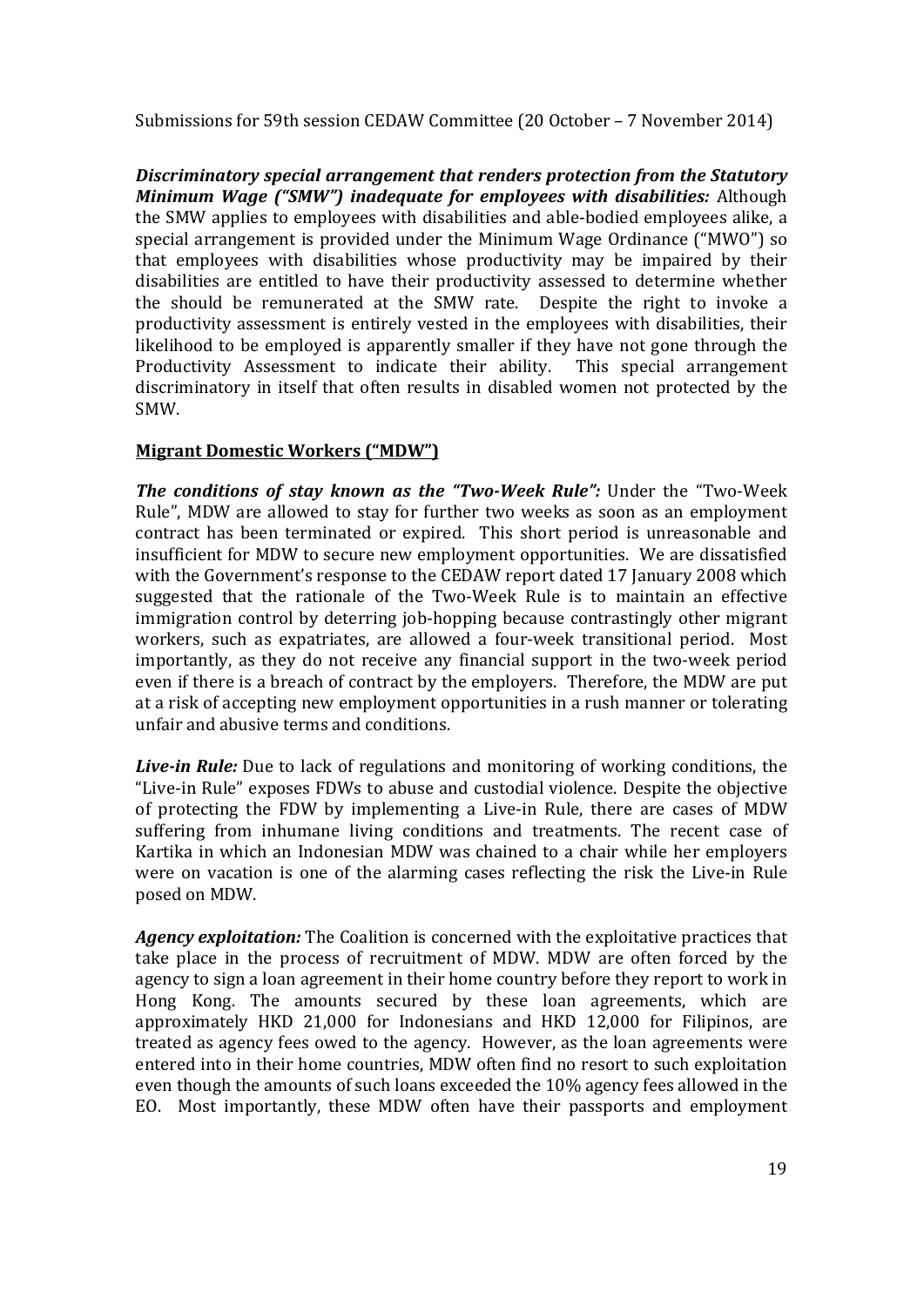contracts confiscated upon their arrival in Hong Kong, which deterred them from voicing out their ordeals.

*Exclusion from the Statutory Minimum Wage:* The Coalition is concerned with the exclusion of MDW from the protection of the MWO due to the mandatory and distinctive live-in requirement, which is different from that of other migrant workers. However, as recognized by the CERD, the HKCTU and FADWU referred to alleged reports of sub-standard accommodations and express concerns at the lack of a mechanism to calculate the cost of accommodation, which is used to justify a significantly lower wage level. As suggested by the CERD, while the treatment applied by the State to migrant workers does not have to be identical to that enjoyed by nationals, it should nonetheless be equivalent in its effects. The exclusion from the minimum wage is discriminatory against MDW who are primarily women based their nationality and occupation.

# **Article 12: Health**

#### **General**

*The lack of population based breast screening:* Hong Kong has an above average incidence rate of women diagnosed with breast cancer which amounts to 54.8/100,000. The lifetime risk of Hong Kong women having breast cancer is 1 in 19. In order to ensure timely treatment, population based breast cancer screening is adopted in 33 countries in the International Cancer Screening Network. Unlike these countries, despite of the fact that breast cancer is the most frequent cancer affecting Hong Kong women and ranked third in morality, Hong Kong does not have a population based screening provided for women.

#### **Women with disability**

*Disabled women are more likely than non‐disabled women to lose their access to medical care and health services due to heavy medical expenses incurred:* The major reason for disabled women to be more susceptible to the traps of poverty is that their medical expenses incurred are often overly burdensome to their family due to the lack of medical insurance and, consequently, the loss of access to medical care and health services. Apart from income, the unemployed would easily lose selfconfidence, social network and linkage with the society.

*Women* with *psycho-socio disabilities:* It is observed that women who are prone to psycho-socio disabilities are often treated as patients suffering from mental illness. which may result in excessive psychiatric medication. Given the lack of professional and medical knowledge in regard to the illnesses they suffer, women with psychosocio disabilities are more often victims of mental impairment due to over-dosage.

*Insufficient healthcare services support for women with disabilities:* **The need** for healthcare services of women with disabilities has been severely neglected due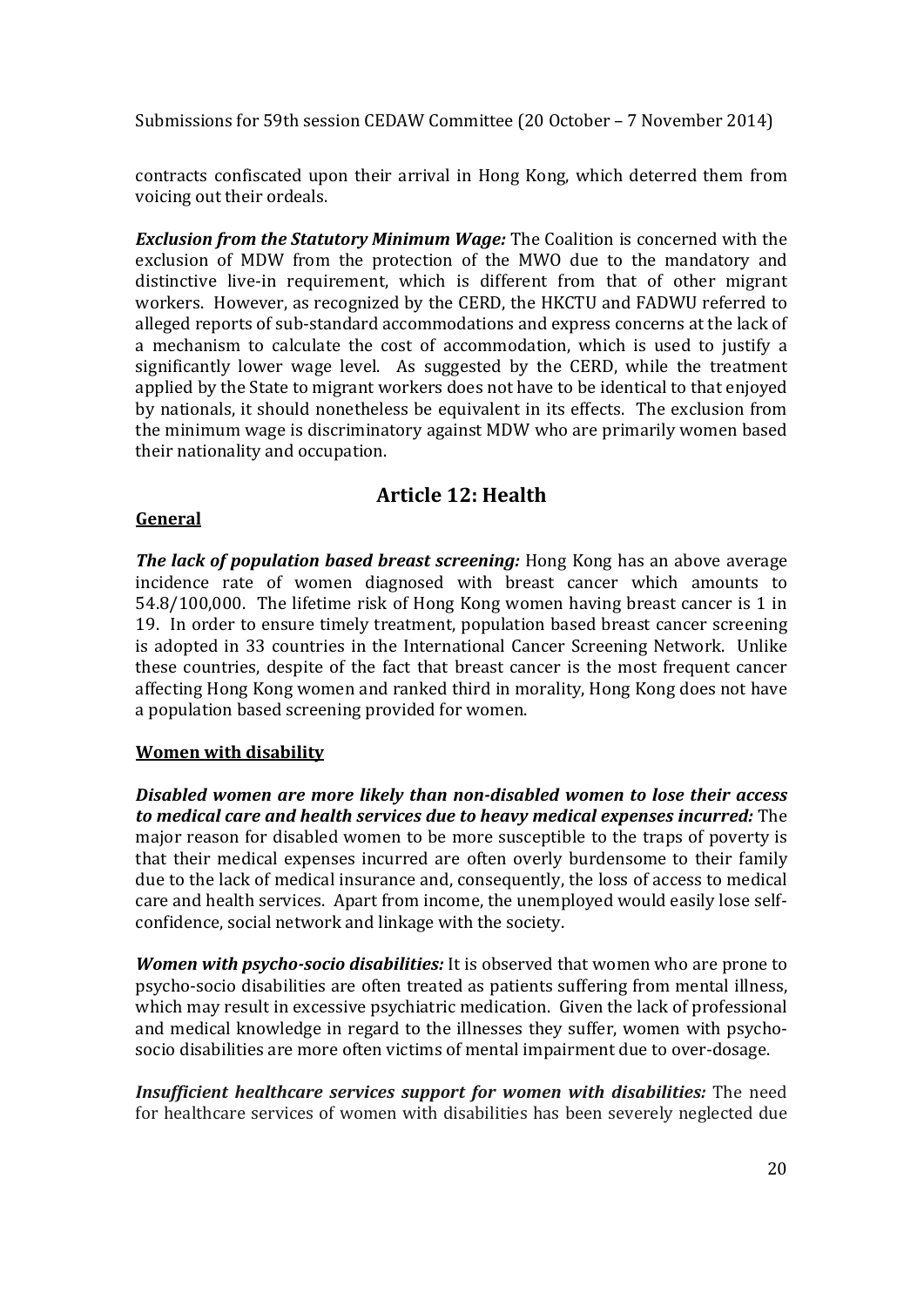to lack of medical facilities and professional services both in public community clinics, public hospitals managed under the Hospital Authority and health centers. such as Women Health Centers and Maternal and Child Health Centers. The Department of Health has planned to provide gynecological examination tables for disabled women since  $2011$ , but by the end of  $2012$  only 9 out of 34 centers have been available. Additionally, the government also failed to provide disabled women with information on how to use those services, which increase risks of suffering form gynecological diseases. Besides, given insufficient training to serve women with disabilities, most of healthcare staff is not able to conduct general and gynecological examination properly.

#### **Pregnant Foreign Domestic Helpers**

*The risk associated with unplanned pregnancy of Foreign Domestic Helpers:* The Coalition is concerned about the wellbeing of pregnant MDW in Hong Kong due to a lack of social and medical support. Since the employment contract of MDW has no provisions regarding pregnancy, MDW are excluded from the employment benefit of having maternal leave and, for most of the time, are at risk of being laid off by their employers due to unexpected and unplanned pregnancy. Once they have been terminated, these pregnant MDW, as visitors to Hong Kong, are not entitled to public healthcare services. The prevalent practice is to rush to the emergency room of hospitals at times of laboring which are obviously dangerous and risky for both the mother and the baby. The resulting unpaid medical bills usually tint the record of these MDW and impaired their ability to seek approval from the government on subsequent employment contracts. Most importantly, as the baby will be born a permanent resident of Hong Kong, the MDW often resort to overstay and become more vulnerable to abuse and human trafficking.

# **Article 13: Women in Economic, Social and Cultural Life**

#### **The Comprehensive Social Security Assistance Scheme ("CSSA")**

**Insufficient financial support for single parents:** It is undeniable that most of these female single parents occupy a significant number of the poor women's population. A reason for their dependence on CSSA is the lack of maintenance or failure in getting maintenance. Women's rights NGOs have been urging the Government to set up of a Maintenance Board to facilitate the single parent family to obtain maintenance payments. In 1997 and 1999, Legislative Council passed the motion to urge the Government to set up a Maintenance Board. Even under such great pressure, the Government still refuses to set up a Maintenance Board.

*Income requirement for persons with disabilities often results in the loss of financial independence:* In order to receive CSSA, the applicants with disabilities must have a household income lower than the upper limit set by the Social Welfare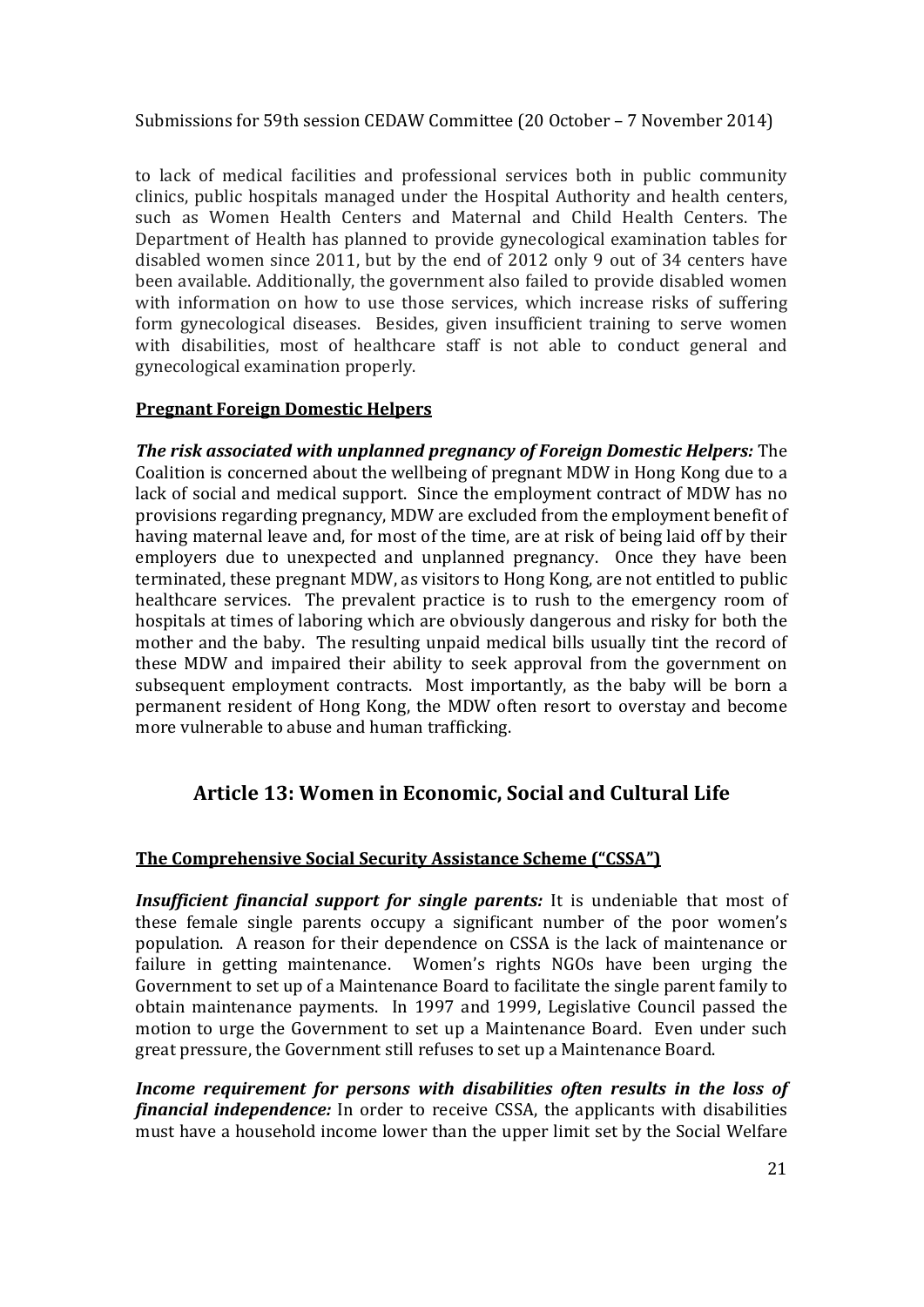Department. In Hong Kong, persons with disabilities mostly live with their family members who undertake the role as caretakers. These family members, such as siblings are often not financially responsible for the medical expenditure of the persons with disabilities. However, the fact that the disabled persons are living with their family members under the same roof is likely to increase the aggregated household income to a level exceeding the upper limit and renders these persons with disabilities ineligible for CSSA.

*CSSA has not been pegged to the poverty line introduced recently:* The government announced that there are 1.31 million Hong Kong people living below the poverty line newly drawn, while 235,600 of them are receiving CSSA.<sup>vii</sup> However, the government insisted that the CSSA would not be directly pegged to the poverty line. This results in the CSSA losing its relevance as a tool for alleviating poverty. Population living under poverty line, which consists of how many women, cannot afford basic needs necessary for daily living.

 

 $^{\text{i}}$  List of policy and programme areas that have applied the Gender Mainstreaming Checklist, Enabling Environment, Women's Commission: 

http://www.women.gov.hk/colour/en/enabling\_environment/gm\_applied.htm, access date: 21 Jan 2014.

ii Special Topics Report No.48 on Persons with disabilities and chronic diseases in 2008 iii Chung, R. (2012) *Hong Kong LGBT Climate Study 2011‐12*. Retrieved from 

http://hkupop.hku.hk/english/report/LGBT2011\_12/content/resources/eng\_presentation.pdf. 78% of the Hong Kong working population thinks that LGBT individuals face discrimination or negative treatment. For the focus survey on LGBT employees, a majority was not open about their sexual orientation or gender identity at work (for example, 60% were "not open" with their "colleagues in general")

iv Women Coalition of HKSAR (2010) *"Discrimination against Women on the Grounds of Sexual Orientation in Hong Kong" Survey* (in Chinese) Retrieved from 

http://wchk.org/2012/tc/content.php?key=sodsurvey/survey‐result.php

 $\overline{v}$  See Crimes Statistics Comparison in Hong Kong Police Force website for the year of 2007, 2008 and 2009. Available at: http://www.police.gov.hk/ppp\_en/09\_statistics/csc.html

 $\overline{v}$ . A research revealed the average hearing time in magistracy court to complete an individual sex worker's case was only 3 minutes. Laidler, K. J., Petersen, C. and Emerton R., "Bureaucratic Justice The Incarceration of Mainland Chinese Women Working in Hong Kong's Sex Industry", International Journal of Offender Therapy and Comparative Criminology, Volume 51(1), February 2007, p. 78.

vii http://www.scmp.com/news/hong-kong/article/1326054/reform-cssa-welfare-payments-urgedbring‐people‐out‐poverty